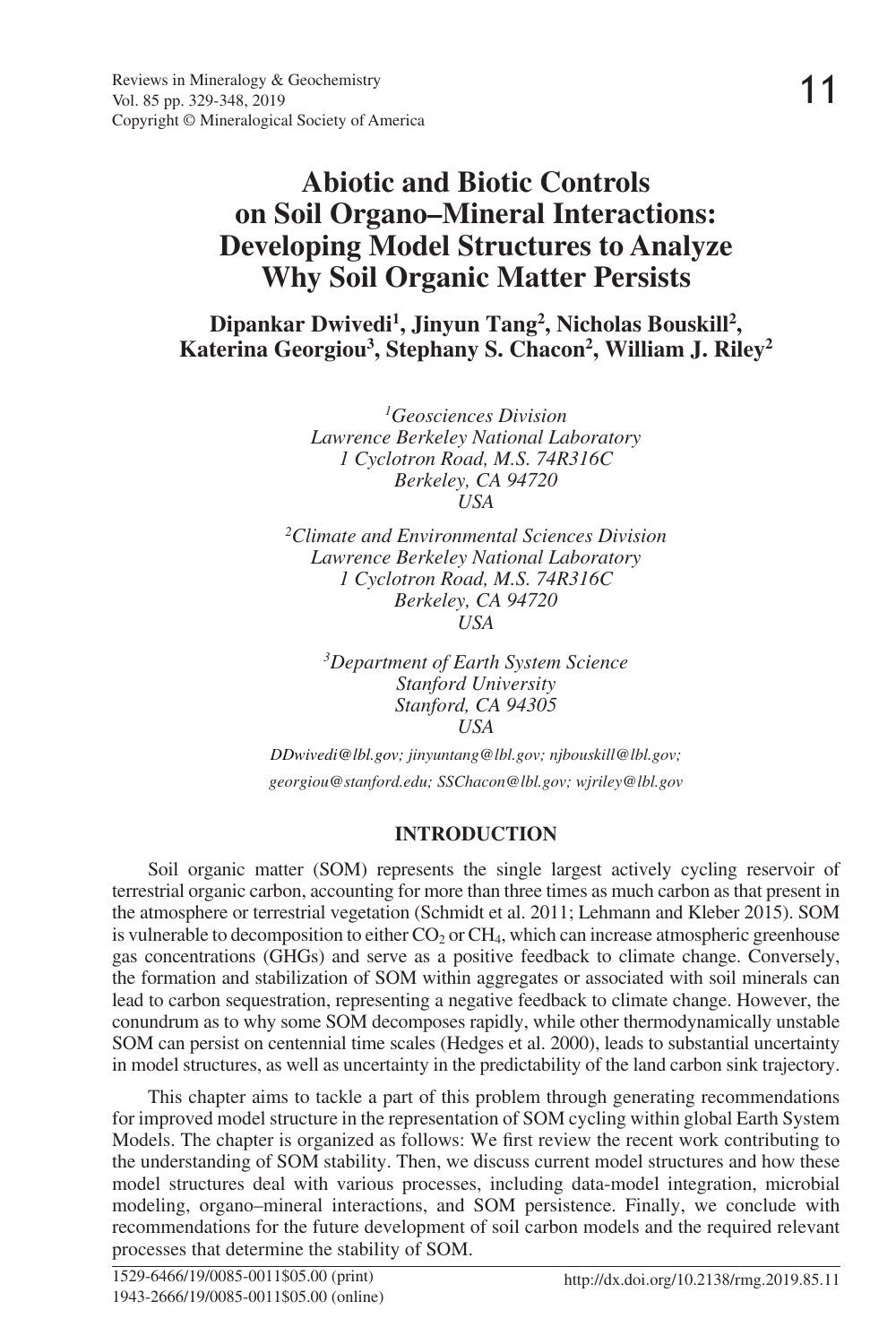## **THE EMERGENT PICTURE OF SOIL ORGANIC MATTER STABILITY**

Traditional conceptual models of SOM formation and stability have focused on the chemical structure of SOM compounds. These models consider the recalcitrance of certain SOM compounds to biological decomposition as the primary determinant of persistence and long-term stability (Schmidt et al. 2011; Lehmann and Kleber 2015). Within this perspective, plant-derived polymers are the primary source of organic matter (Fig. 1a). These polymers were thought to form through a suite of reactions, via biotic (Fig. 1a.i) or abiotic mechanisms, leaving large, dark-colored (humic) compounds rich in carbon and nitrogen (N) (Lehmann and Kleber 2015). It was thought that the formation of these compounds renders SOM resistant to further decomposition. However, the hypothesis that chemical recalcitrance (and humification) explains SOM stability has gradually fallen out of favor, due in part to a failure to demonstrate that the secondary synthesis of humic compounds is relevant in natural systems (Keiluweit et al. 2015; Kleber et al. 2015), but also because chemically complex compounds (e.g., lignin) that should theoretically persist in soil can have shorter residence times than supposedly labile molecules (Schmidt et al. 2011). In response, new theories of SOM formation and stability have begun to emerge (Schmidt et al. 2011; Riley et al. 2014; Cotrufo et al. 2015; Lehmann and Kleber 2015; Castellano et al. 2015; Dwivedi et al. 2017a).

Many of these emerging theories put interactions between physical and geochemical conditions and biology at the forefront of SOM stability. Schmidt et al. (2011), for example, concluded that SOM persistence depended on ecosystem properties; they described an array



**Figure 1.** Schematic depicting the **(a)** traditional and **(b)** emergent conceptual understanding of soil organic matter (SOM) cycling. The traditional view does not explicitly represent the primary underlying agents and processes (e.g., microbes, aggregation) that drive SOM cycling. In contrast, the emergent view suggests that SOM decomposition is a function of a wide range of ecosystem properties and mechanisms. The key processes depicted in the figure include: (i) exoenzyme production, (ii) decomposition, (iii) organo-mineral interactions, (iv) microbial necromass, (v) ecology of belowground biota, and (vi) root contributions and mobilization of nutrients. Additional details are provided in the text.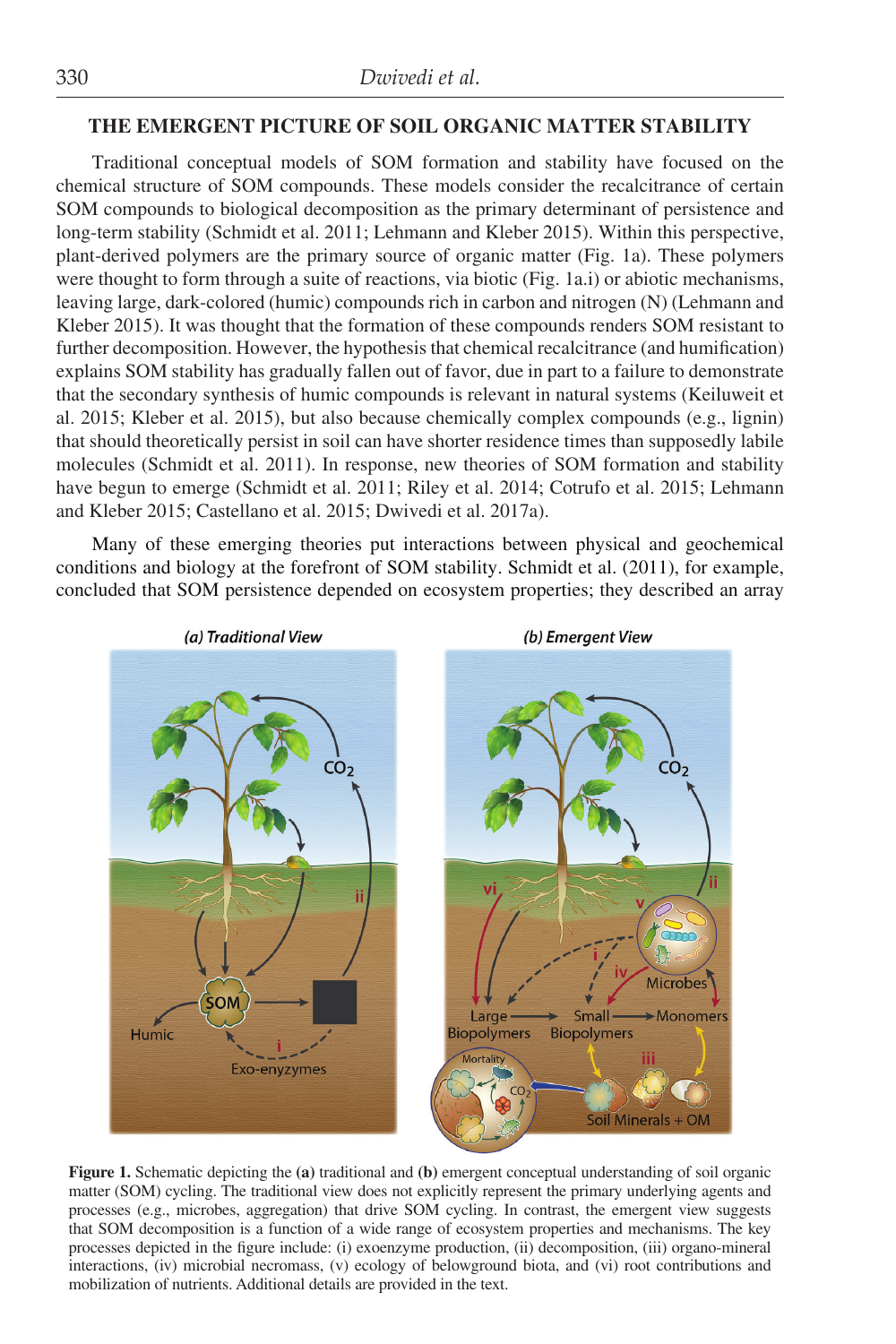of characteristic environmental traits that contribute to the stability of SOM and sequestration of carbon in soils. These properties include climate, physical properties (e.g., the formation of preferential flow paths within soils that determine the degree of connectivity between microbes and substrates—Hunt and Manzoni 2016), chemical properties (e.g., soil pH or the chemical quality of plant exudates and litter—Castellano et al. 2015), physical protection mechanisms (e.g., the sorption of organic matter onto mineral surfaces, Fig. 1b.iii—Kleber et al. 2015), soil redox status, the ecology of belowground biota (including bacteria, archaea, fungi and soil macrofauna, Fig. 1b.v—Bardgett and Van Der Putten 2014), and the metabolic constraints on OM mineralization. In such a network of factors, the diverse biotic components interact chemically and physically with each other, and with the surrounding heterogeneous matrix of minerals and soil aggregates, resulting in the emergence of SOM.

# **Microbial and plant processes**

The majority of SOM is decomposed by microbes and respired into the atmosphere over short (< 50 year) time scales. However, a significant portion of this SOM can become chemically or physically protected—before or after microbial processing—and persist for much longer (100 to 1,000 year) time scales. Several studies have recognized the importance of diverse microorganisms in the formation of SOM (Allison et al. 2010; Knicker 2011; Cotrufo et al. 2013). The Microbial Efficiency-Matrix Stabilization framework, for example, describes SOM dynamics resulting from individual physiologies of diverse microorganisms (Cotrufo et al. 2013). The concept behind the "framework" asserts that plant exudates and litter, while being significant components of SOM themselves (Castellano et al. 2015), are decomposed (Fig. 1a/b.ii), assimilated (Fig. 1b.v), and processed by the microbial community.

Plants play an active role in soil carbon cycling through litterfall and root exudation, thereby influencing microbial growth (Fig. 1b.iv). For instance, roots excrete small-molecularweight compounds to aid plant acquisition of nutrients and water. In addition, when plants supply small molecular-weight compounds such as sugars or reducible compounds, they prime microbial growth in soil. In general, the 'priming' of the soil microbial community can stimulate the production of exoenzymes near the root zone, increasing depolymerization of large biopolymers to monomers, which can become accessible to plant roots (Fig. 1b.i) (Kuzyakov et al. 2000; Gunina and Kuzyakov 2015). Moreover, roots also play a significant role in SOM stability through activities aimed at liberating and mobilizing nutrients (Fig. 1b.vi). Organic acids and chelators can disrupt the ligand bonds between mineral surfaces and organic matter or nutrients. Such actions can subsequently release previously immobilized phosphorus and other inorganic nutrients (Hocking 2001; Wu et al. 2018), and destabilize mineral-associated organic matter (MAOM) (Keiluweit et al. 2015; Jilling et al. 2018).

Overall, microbial processing of decomposed plant exudates and litter results in the microbial "exudation" of different metabolic byproducts, including enzymes, lipids, glycoproteins, extracellular polysaccharides (EPS), and the eventual accumulation of chemically heterogeneous necromass (Fig. 1b.iv) that are the major precursors to stable SOM (Miltner et al. 2012; Cotrufo et al. 2013, 2015; Kögel-Knabner 2017). Indeed, recent evidence suggests that the chemical composition of persistent SOM more closely resembles that of microbial cells and their byproducts than that of plant materials (Kögel-Knabner 2017). Decomposition-resistant SOM often exhibits a narrow carbon-to-nitrogen (carbon:nitrogen) ratio (between 8 to 10) that is more representative of microbial residues than the wide C:N ratio (upwards of 30) characteristic of plant materials (Baisden 2002; Conen et al. 2008). These microbial cells and excretions are often stabilized via organo–mineral and organo–metal–oxide interactions.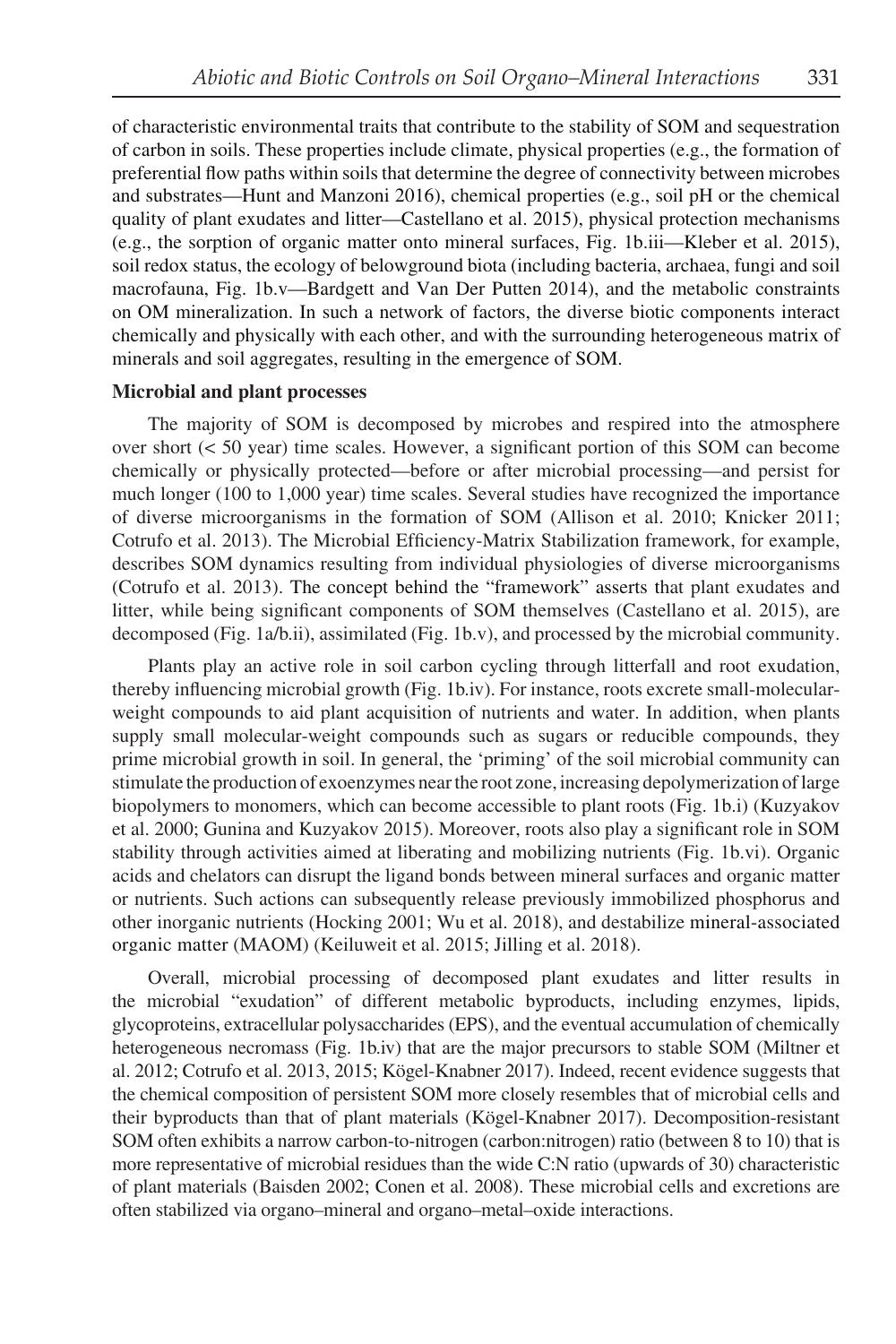#### **Organo–mineral interactions**

Physicochemical associations between soil minerals and plant or microbial-derived organic matter can result in the protection of theoretically thermodynamically unstable (or labile) compounds within soil for decades. Soil minerals often constitute a mixture of phyllosilicates, oxides, and hydroxides, as well as short-range order and noncrystalline minerals in some soil types. These particles are generally found in the clay  $(< 2 \mu m)$  size-fraction of soils. The accessibility of SOM to microorganisms can be hindered through mineral interactions by adsorbing or occluding organic compounds and immobilizing exoenzymes responsible for the depolymerization reactions. Recent studies have demonstrated that different classes of microbial biochemicals show variability in the degree to which they adsorb onto mineral surfaces (Jagadamma et al. 2012, 2014). For example, Swenson et al. (2015) and Newcomb et al. (2017) have demonstrated generalizable patterns in the competitive sorption of different functional groups to the surface of ferrihydrite, an amorphous iron oxide. Phosphate-, N-, and aromatic-containing metabolites and carboxylates showed strong adsorptive behavior onto mineral surfaces (Swenson et al. 2015). Conversely, differential biochemical adsorption shapes the composition, stoichiometry (e.g., carbon:nitrogen:phosphorous ratio), and accessibility of the dissolved organic matter (DOM) pool. For example, the immobilization of exoenzymes on mineral surfaces can alter catalytic function by blocking the active site or changing enzyme structure (Quiquampoix and Ratcliffe 1992; Baron et al. 1999; Norde and Giacomelli 2000; Servagent-Noinville et al. 2000). Although adsorbed exoenzymes generally decrease in catalytic capacity, their residence times are higher than free exoenzymes (Yan et al. 2010). These mechanisms, in turn, can shape the structure, function, and activity of the microbial community, which can promote the production of enzymes or organic acids that mineralize available polymers and desorb stable SOM compounds (Kaiser et al. 2014).

Finally, empirical observations and modeling efforts have typically concentrated on surface soils (< 20 cm) for the estimation of carbon storage and turnover rates (Trumbore et al. 1995; Hicks Pries et al. 2018). However, over half of global SOM is stored in subsoils (> 20 cm), and this SOM is significantly older than surface SOM (Jobbágy and Jackson 2000; Mathieu et al. 2015). These patterns suggest a distinct balance of decomposition and preservation processes at depth relative to that at the surface. In all, this emerging picture of MAOM places a premium on understanding the interdependent impacts of soil hydrology, geology, geochemistry, and ecology across the complete soil profile. In particular, it calls for an improved understanding of the feedback between soil properties and the metabolisms of microbes (fungi, bacteria, and archaea). Insight into these emergent properties of soil carbon cycling has in particular benefited from improvements in approaches to study fine-scale MAOM dynamics.

# **EMERGING TECHNOLOGIES**

Emerging technologies are shaping the picture of MAOM dynamics as affected by biology, chemistry, and soil structure. Advances in analytical techniques are revealing the chemistry of minerals and the composition of soil organic matter. Extremely detailed information on the composition of extractable soil organic matter can be obtained by using Fourier Transform Ion Cyclotron Resonance Mass spectrometry (FT-ICR-MS) and quantified by <sup>1</sup>H and <sup>13</sup>C solution-state Nuclear Magnetic Resonance (Simpson et al. 2001; Tfaily et al. 2015). For nonextractable organic matter, solid-state NMR can characterize <sup>13</sup>C labeled organic matter sorbed on surfaces of non-paramagnetic minerals (Clemente et al. 2012). FT-Infrared spectrometry is compatible with living systems and can detect functional group characteristics of MAOM, even when associated with paramagnetic minerals such as iron oxides (Omoike and Chorover 2004; Lehmann et al. 2007). The capacity for imaging soil in nondestructive ways has grown. Advancements in X-ray computed tomography of intact soils yields information regarding the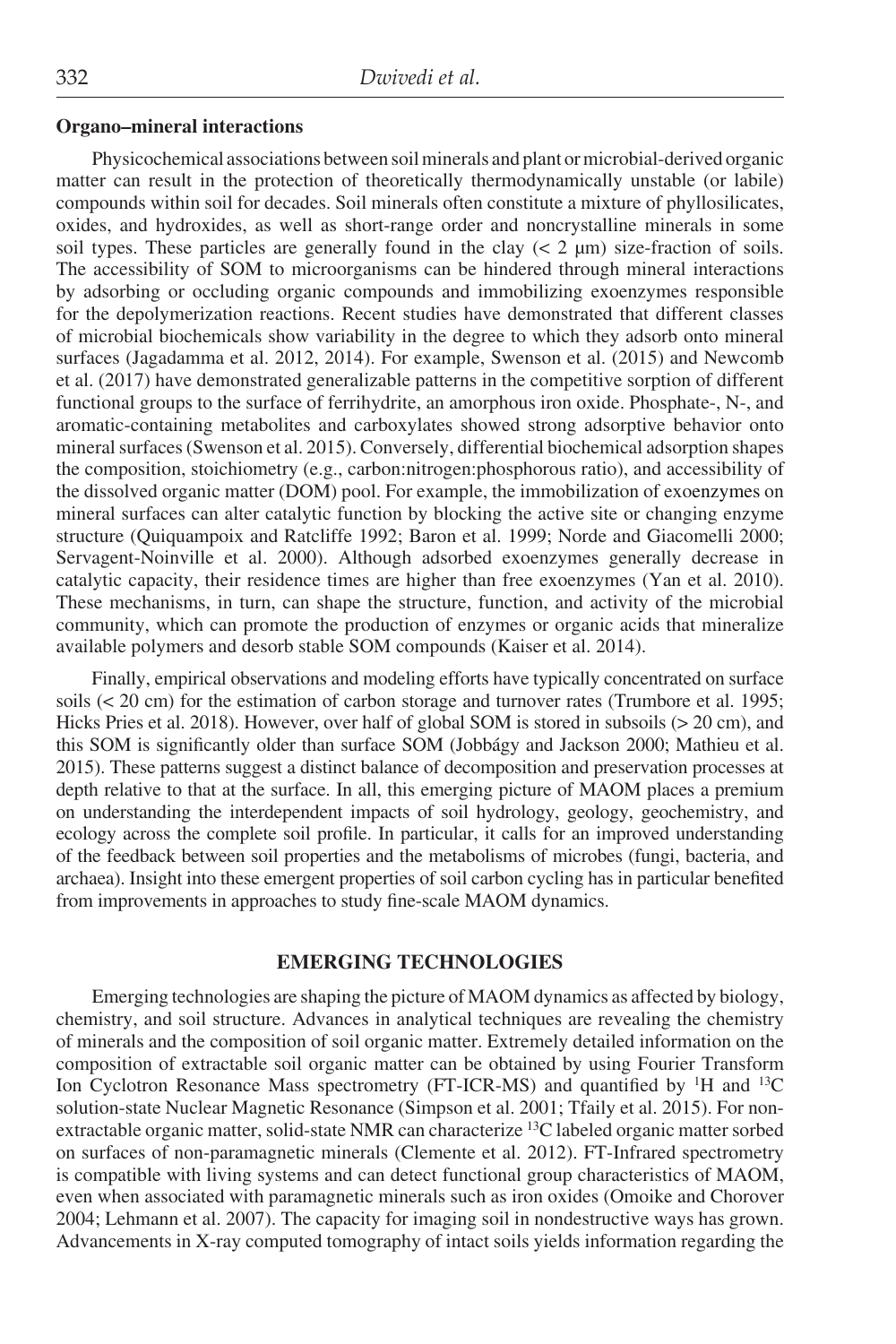soil structure, pore network and even roots, which can be processed into three-dimensional images (Taina et al. 2011; Mairhofer et al. 2012). More importantly, when combining imaging techniques with chemical analysis, components of MAOM can be spatially resolved. Techniques such as synchrotron radiation scanning transmission X-ray microscopy (STXM) coupled with near edge X-ray absorption fine structure (NEXAFS) has been used to determine the spatial heterogeneity of MAOM in two dimensions (Lehmann et al. 2008). A more detailed literature review on the benefits and limitations of advanced analytical techniques used for MAOM has been presented previously (Kleber et al. 2015).

## **Microbial traits that affect SOM stability**

The emerging understanding of SOM dynamics also calls for greater efforts to identify and quantify the role of microbial functional traits in determining the fate of organic compounds within soils. Microbial communities are complex adaptive systems (Levin 1999), in which heterogeneous collections of individual organisms that coexist, co-operate, and compete across wide-ranging environmental gradients shape the evolution and emergence of community structure. The fitness of individuals within a community is governed by their inherent physiological traits and the energetic costs of intracellular trade-offs (Maharjan et al. 2013). Microbial traits can be defined as physiological or morphological characteristics closely linked with ecosystem function and performance (Viollea et al. 2014). These traits can be broadly separated into response (determining how organisms respond to environmental change, such as drought) and effect (determining an organism's effect on ecosystem processes, such as nitrification) traits (Allison 2012). The expression of, and resource allocation to, different traits (e.g., exoenzyme production) is regulated by intracellular energetic trade-offs (Beardmore et al. 2011). These factors determine an individual microbe's ability to compete for resources within a wider community, and to tolerate and thrive under extraneous selective pressures, including fluctuating environmental conditions. Traits and trade-offs that promote optimal relative fitness will subsequently be selected for and fixed (at least temporarily) within a population (Razinkov et al. 2013).

Many relevant traits (e.g., osmolyte production or exoenzyme production) show deep evolutionary divergence and nonrandom distributions (Schimel and Schaeffer 2012), meaning that environmental selection for specific ecological strategies can lead to concomitant changes in a suite of genome-linked traits related to SOM formation and degradation. Reorganization of microbial community composition can also change anabolic trait distribution and select for traits that convert plant-derived carbon to metabolites (e.g., osmolytes), or necromass that may be preferentially stabilized on soil minerals (Liang et al. 2017). On a broader scale, community changes that result in an increase in the soil fungal:bacterial ratio can also result in higher SOM due to the higher biomass associated with the proliferation of fungi (Strickland and Rousk 2010). The extent of bacterial secondary metabolism (e.g., antibiotics, non-structural carbohydrates, siderophores, etc.), which plays a large role in shaping the chemical composition of microbial exudates and necromass, is beginning to be quantified through advances in genomic and metabolomic technologies. For example, Crits-Christoph et al. (2018) recently used large-scale metagenomic sequencing to reconstruct the genomes of a number of common soil bacteria. They uncovered the potential for extensive secondary metabolite production, suggesting a largely underestimated capacity of these bacteria to produce and exude biosynthetic products and contribute to the composition of SOM. However, while "omic" techniques provide greater understanding of the complexity of the microbial community and its metabolic diversity, the need for large amounts of material for nucleic acid extraction (covering multiple niches) and the destructive nature of that extraction, limit understanding of temporal dynamics. These dynamics include how community-composition interactions necessitate the development and application of microbial centric models that permit testing of hypotheses related to cell-cell interactions, response to environmental fluctuations, and the microbial feedback to carbon dynamics (Riley et al. 2014; Georgiou et al. 2017).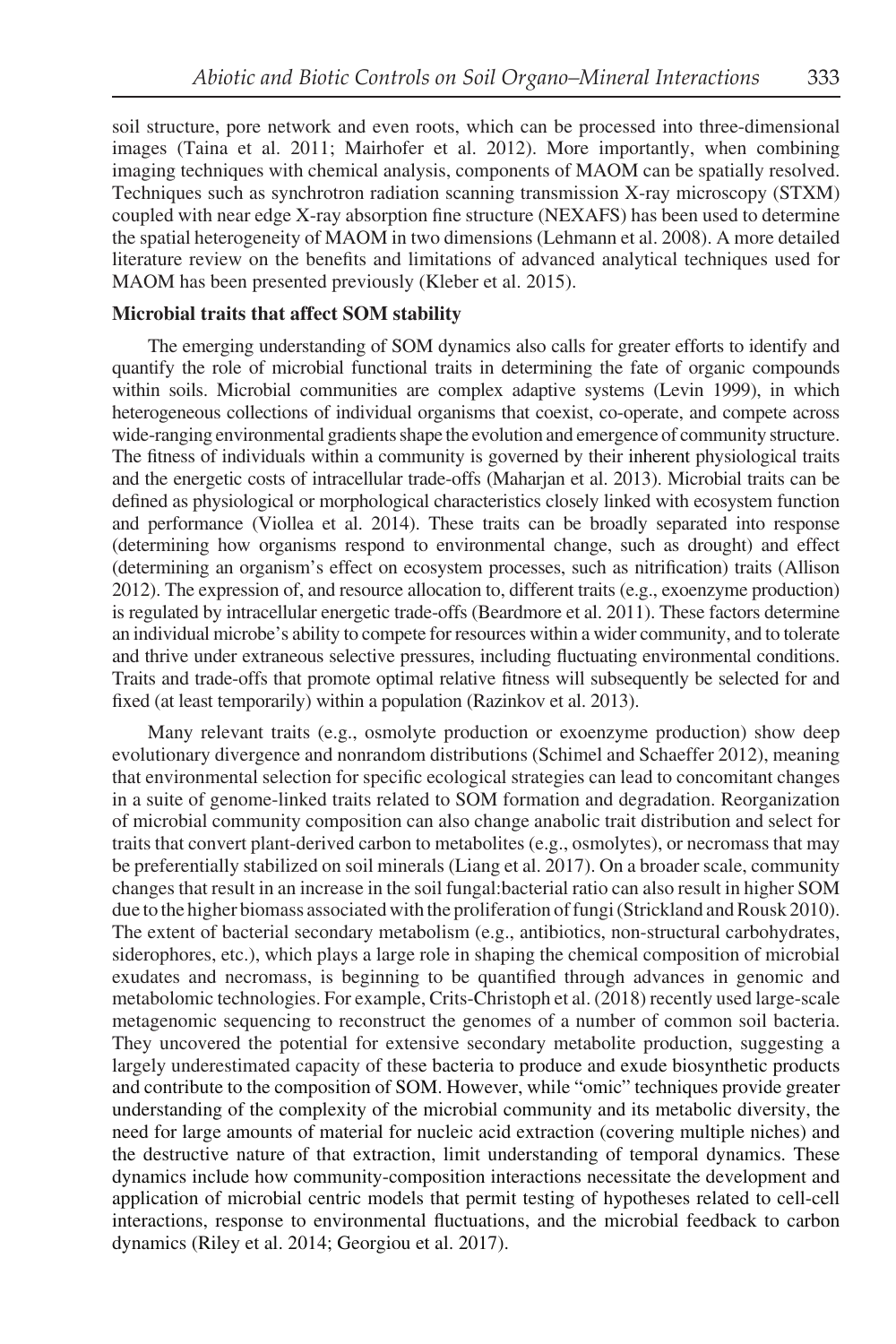While these small-scale processes undoubtedly interact, giving rise to larger-scale phenomena, a tractable balance of simplicity and complexity must be sought in the development of parsimonious, yet sufficiently accurate, macro-scale models of SOM cycling. To this end, it is critical to thoroughly understand key SOM decomposition and stabilization mechanisms, where and when they are important, and how nonlinear interactions between components may compound. Changes in climate and vegetation may also cause important shifts in the relative role of key mechanisms, with broad implications for the terrestrial carbon cycle.

## **MODELING SOM DYNAMICS**

There is a suite of SOM dynamics models incorporated into land models ranging from simple pool-based CENTURY-like representations (Parton et al. 1987, 1998, 2010; Jenkinson et al. 2008) to more complex models such as the Biotic and Abiotic Model of SOM (BAMS; Riley et al. 2014; Dwivedi et al. 2017; Tang et al. 2019) and the COntinuous representation of SOC in the organic layer and the mineral soil, Microbial Interactions and Sorptive StabilizatION (COMISSION; Ahrens et al. 2015), which explicitly represents physicochemical processes and microbially mediated reactions. Here we briefly describe the traditional and some of the emerging modeling approaches. More importantly, this section aims to describe differences in the traditional and emerging modeling approaches, and the need for a reactive transport modeling framework representing relevant mechanisms.

#### **Traditional modeling approaches**

Traditionally, mean residence times (MRT) are used to categorize soil organic carbon into different "pools". The decomposition reaction rate is the inverse of MRT, and therefore pools with shorter MRT have higher inherent decomposition reactivity (Parton et al. 1987; Davidson and Janssens 2006; Kleber 2010). These pools have been extensively used to investigate SOM decomposition in models such as CENTURY, ROTH-C, and their progeny models. These pools are intended to represent from the most labile to the most recalcitrant carbon in CENTURY-Like models (Parton et al. 1987, 2010), and from humified organic matter to inert in ROTH-C models (Jenkinson and Coleman 2008; Jenkinson et al. 2008). Similarly, SOM decomposition rates are also empirically referred to as fast, slow, and passive for pools ranging from the most labile, or humified, to the most recalcitrant, or inert. These traditional approaches have been very widely applied, but lack representation of the underlying microbial and abiotic processes described above. They have also been shown to have very high parameter equifinality, in spite of being calibratable in many systems (Luo et al. 2015, 2017).

The traditional CENTURY-like models are formulated by assuming sufficient microbial activity to support organic matter decomposition, because litter bag and soil incubation experiments often observe consistent patterns of exponential organic matter decomposition over time (Davidson et al. 1995; Berg and McClaugherty 2014). Soil minerals are considered to exert only a multiplicative effect on the turnover rates of the different components of SOM. Other multiplicative factors are similarly applied to represent how temperature and moisture regulate SOM decomposition. However, spectrum analysis of field measurements such as concentration-gradient-based soil surface  $CO<sub>2</sub>$  efflux time series often show that there are many dynamic signals that cannot be resolved with traditional models (e.g., Vargas et al. 2010; Manzoni et al. 2018). Notably, the traditional models fail to capture the priming effect in soil, which involves strong interactions between microbes and their bioproducts, substrates, and soil minerals (e.g., Fontaine and Barot 2005). Furthermore, when organo–mineral interactions are involved, substrate bio-availability usually decreases. This observation suggests that in soils where soil minerals are plentiful, oligotrophic microbes are favored. However, model representation of oligotrophic microbes may not be necessary, considering that microbes can live in a dormant state, making it difficult to determine whether oligotrophic microbes are the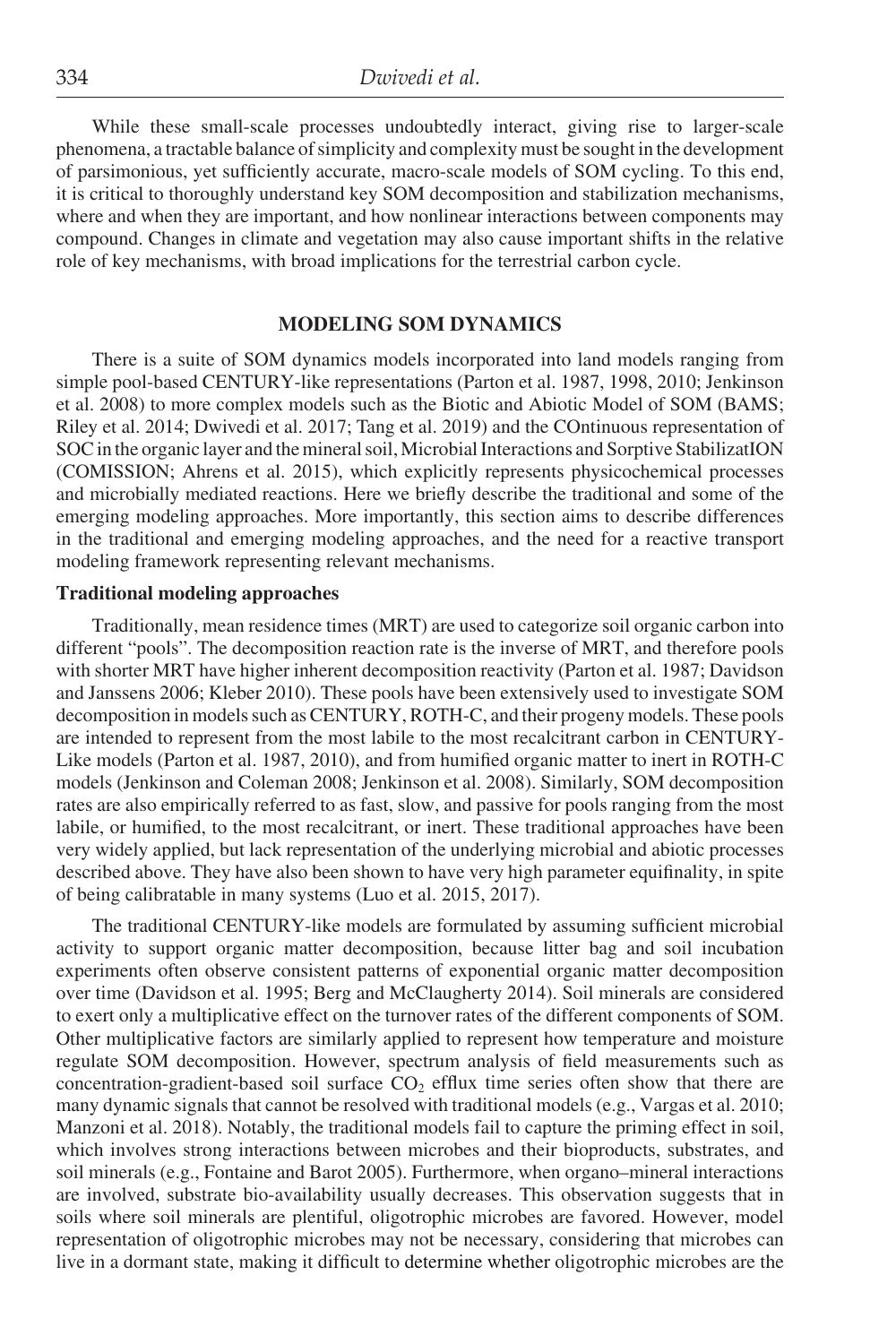major contributors to observed microbial activity or simply whether a smaller population of more copiotrophic organisms are active (Joergensen and Wichern 2018).

Although these simplified pool-based models have been important for estimating SOM stocks, they are unable to capture SOM dynamics beyond first order effects. For example, most site- and global-scale terrestrial SOM models apply first-order relationships, and therefore cannot predict explicit turnover times for different compounds. Further, a major obstacle remains in matching the model with data in terms of understanding which components of SOM are decomposed and which are stabilized, because the pools in the traditional models are not structurally well defined (i.e., not observable; Abramoff et al. 2018). Most importantly, these traditional modeling approaches cannot answer why organic matter that is thermodynamically unstable persists in soils, sometimes for a millennium (Schmidt et al. 2011). In view of these modeling inconsistencies, new models have been developed and applied to understand the effects of microbial processes and organo–mineral interactions on SOM dynamics.

#### **Transitional modeling approaches**

Interactions between microbes and soil minerals can be explicitly represented in more mechanistic models—some of the earlier attempts can be found in Smith (1979) and Grant et al. (1993). The recently published batch (i.e., no vertical resolution) models (e.g., MEND; Wang et al. 2013, RESOM; Tang and Riley 2014, CORPSE; Sulman et al. 2014, and MIMICS; Wieder et al. 2014) use diverse approaches to formulate organo–mineral interactions. There are also several new models (described below in Section `*Current use of reactive transport modeling of SOM dynamics'*) that explicitly represent microbes, soil mineral interactions, and vertical structure.

The MEND model incorporates a mineral-adsorbed soil carbon pool affected by separate adsorption and desorption kinetics that result in a Langmuir isotherm at equilibrium. However, Wang et al. (2013) argued that by incorporating microbial dormancy into the MEND modeling framework, only a single microbial functional group is required to reproduce laboratory aerobic incubation measurements of biomass and  $CO<sub>2</sub>$  respiration rates. A similar approach is adopted by the CORPSE model. RESOM uses the equilibrium form of the Langmuir isotherm, which is then integrated with the Equilibrium Chemistry Approximation kinetics (Tang and Riley 2013; Tang 2015; Zhu et al. 2017) to represent interactions between dissolvable carbon, mineral surfaces, exoenzymes, and microbes. The MIMICS model avoids an explicit formulation of organo–mineral interactions, and instead lumps these interactions by changing the half saturation constants used to drive Michaelis-Menten type microbial kinetics. These models were evaluated together in a recent model intercomparison (Sulman et al. 2018); that study concluded that the observational data were insufficient to invalidate any of the model structures. The authors suggested that long-term observations of soil carbon input (from plants) and perturbation experiments (such as warming) are needed to better evaluate and constrain these newly developed models.

#### **Next-generation process representation approaches**

Soil is a complex system and considering its physical and chemical evolution is critical for accurately capturing SOM dynamics (Riley et al. 2019). The following discussion is intended to review modeling needs for the following important topics: (1) microbial dynamics, (2) mineral associated organic matter (MAOM) interactions, and (3) the effects of SOM molecular structure. We subsequently make recommendations as to how these processes can be integrated into a reactive transport model.

*Microbial Processes.* The structure, function, and response to perturbation of the soil microbial community plays an important role in shaping soil biogeochemistry and SOM dynamics (see Section `*Microbial and plant processes'* above), motivating the active representation of the belowground community in next-generation model structures. Allison (2012), using the DEMENT model to explore how microbial traits would covary with the evolution of decomposing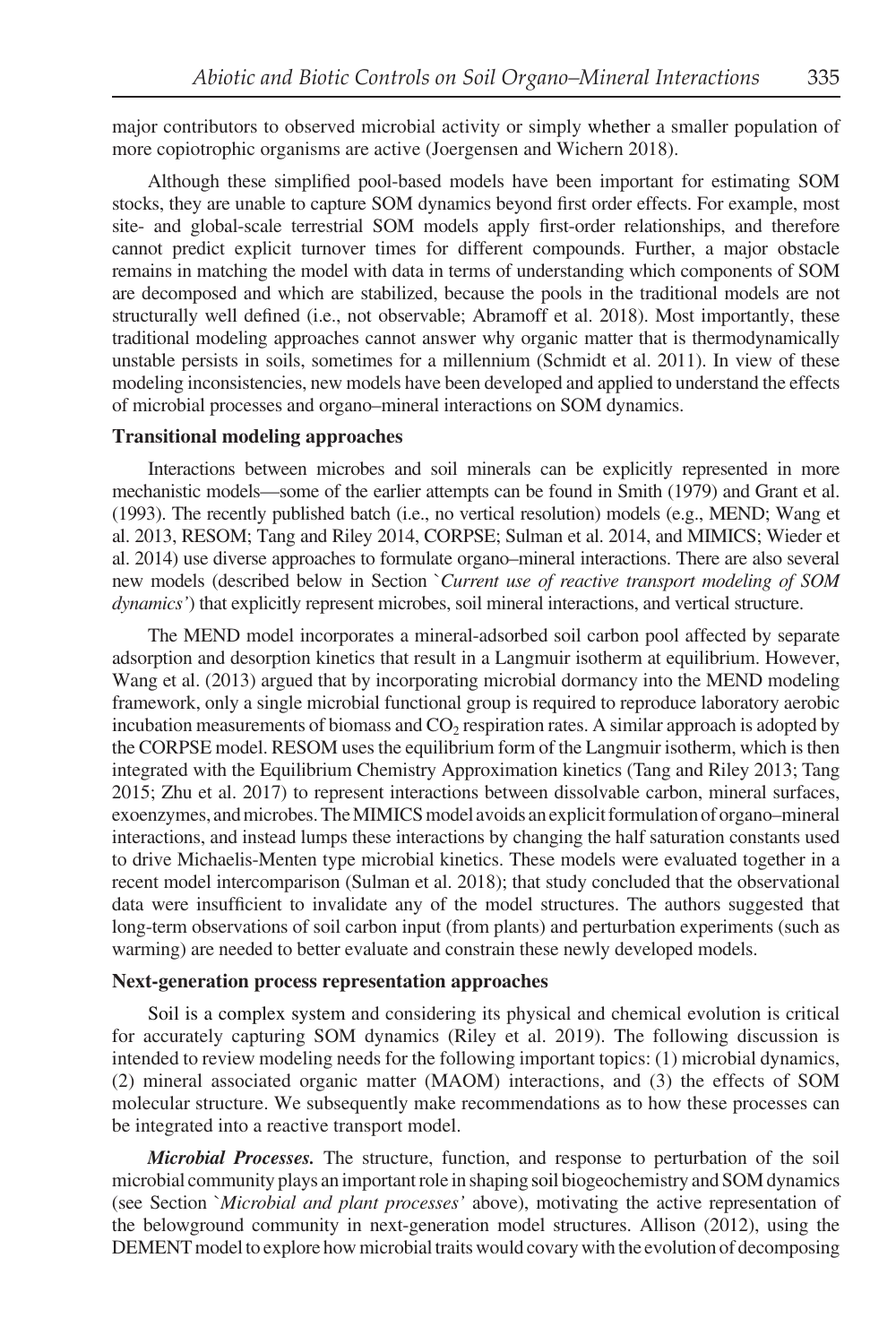litter, found that incorporating microbes with different growth traits enabled the model to explain more than 60% of the variance in decomposition rates of 15 Hawaii litter types. Using a similar modeling strategy, Kaiser et al. (2014) found that microbial diversity is essential in explaining the stoichiometric evolution in decomposing litters. However, relatively few studies explored the influence of microbial diversity on carbon formation and decomposition in the mineral soil. When this is done, microbial community structure is often aggregated into the *r* versus *K* strategists that are adopted from the MacArthur and Wilson (1967) classification scheme. For instance, the MIMICS model (Wieder et al. 2014) used a copiotrophic group to represent the r-strategists and an oligotrophic group to represent the *K*-strategists. This *r* vs *K* representation of microbial community structure has been argued to be critical to accurately simulating the priming effect (Fontaine et al. 2003). However, models like MEND, CORPSE, and RESOM are able to simulate priming with only one microbial group, as long as substrate diversity is included in the model. In addition, Lawrence et al. (2009) showed that short-term SOM dynamics resulting from interactions between microbes and environmental conditions (e.g., drying–rewetting events) could not be adequately represented using a first-order representation of decomposition (as in Century or RothC). They suggested that while first-order models can capture the bulk response of SOM dynamics under steady-state conditions, the inclusion of exoenzyme and microbial controls on decomposition is necessary to appropriately simulate pulsed rewetting dynamics.

*Mineral Associated Organic Matter (MAOM).* Traditional models that employ a function of soil texture to represent soil mineral effects on soil carbon dynamics, as a multiplicative modifier to decomposition rates, are likely underestimating the roles played by soil minerals. For example, soil minerals shift between different oxidation status due to particular electron orbital configurations, which enable them to act as either reductants or oxidants of organic matter. A number of microorganisms are able to take advantage of this chemical flexibility and couple these soil minerals with organic carbon to sequester energy when the most favorable oxidant, i.e., oxygen, is in short supply. Likewise, none of the models mentioned above sufficiently accounts for organo–mineral interactions by only considering sorption–desorption dynamics.

Soil minerals are important factors in determining soil aqueous chemistry. Minerals, microbial metabolic byproducts (e.g., organic acids), and inorganic compounds exert strong controls on soil pH and redox potential. However, few contemporary soil carbon models have taken such organo–mineral interactions into account. Rather, when they are needed, such as in modeling methane dynamics, pH and redox potential are formulated as multiplier functions without accounting for their mechanistic evolutions (Zhang et al. 2002; Li et al. 2004; Zhuang et al. 2004; Riley et al. 2011). A slightly more mechanistically based model is attempted in Tang et al. (2016), where they merged the Windermere Humic Aqueous Model (WHAM; Tipping 1994) with the CLM-CN model to simulate the effect of iron cycling on  $CO<sub>2</sub>$  and  $CH<sub>4</sub>$ production in anoxic Arctic soil microcosms. Their model also simulated the evolution of pH using the aqueous chemistry capability provided by WHAM. However, the decomposition dynamics follow the traditional century-like formulation, so the model is therefore still not mechanistically representing organo–mineral interactions. Zheng et al. (2019) recently updated the framework from Tang et al (2016) with the PHREEQC 3.0 model (Charlton and Parkhurst 2011) and applied the resultant code to incubated organic soils from an Arctic tundra site. Although their simulations indicated some favorable comparisons with  $CO<sub>2</sub>$  and  $CH<sub>4</sub>$  fluxes, the representation of organo–mineral interactions was not improved.

The most comprehensive model integrating soil pH, redox, and sorption-desorption aspects of organo–mineral interaction is likely the *ecosys* model (e.g., Grant et al. 2003, 2017a, b), which includes a comprehensive parameterization of aqueous electrolyte dynamics and their relations with soil pH and ion-exchange capacity (Grant and Heaney 2010). However, this parameterization was primarily used to model inorganic phosphorus dynamics. As such, the role of soil minerals (e.g., ferrihydrite) as alternative electron acceptors for organic carbon decomposition is not modeled.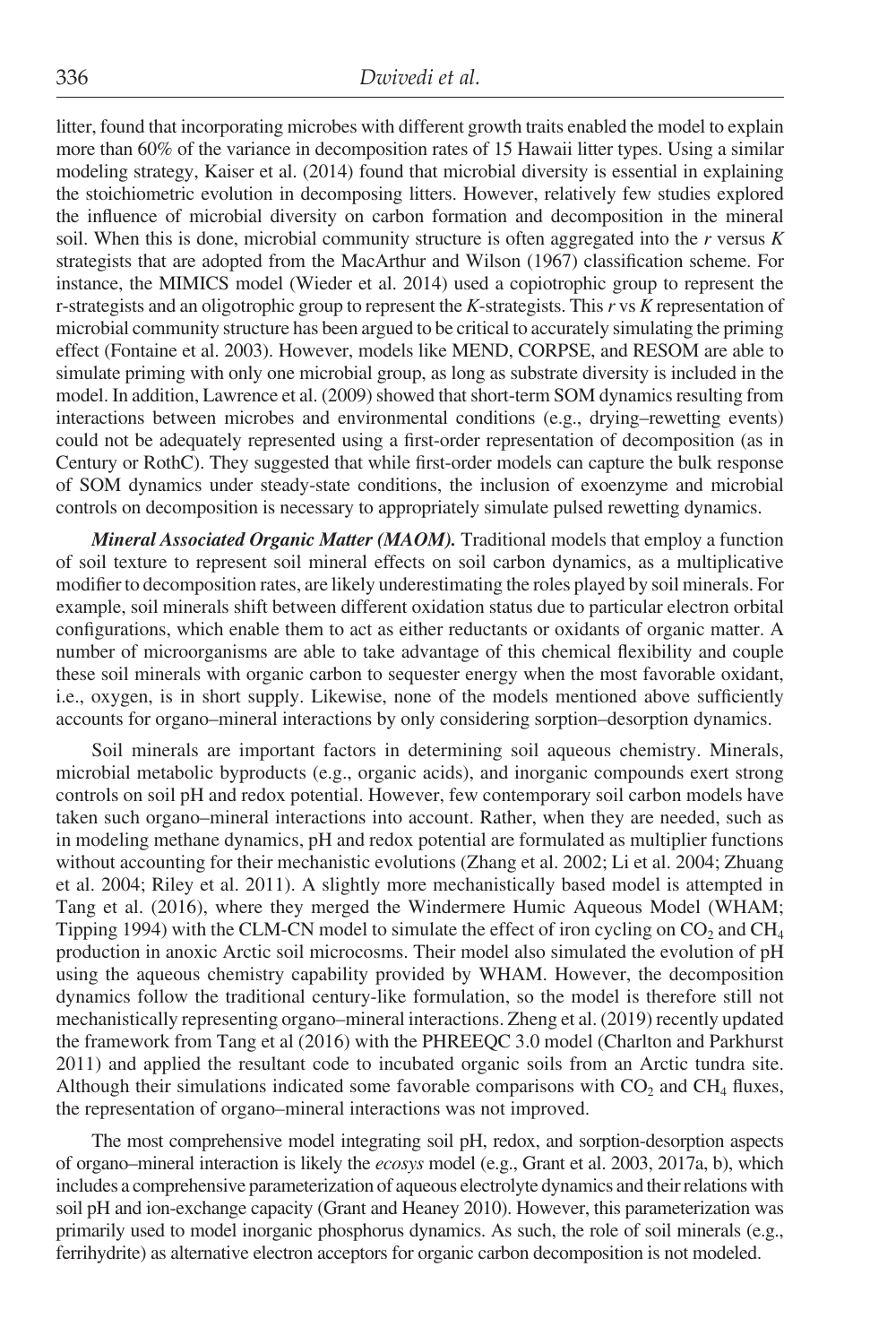In summary, although much of the necessary chemistry knowledge exists, a modeling framework that systematically evaluates how organo–mineral interactions will play out in various aspects of soil biogeochemistry has not been developed (but see Riley et al. 2019 for a possible path forward in this regard). Further, more knowledge on how organo–mineral interactions affect biological aspects of microbial dynamics is needed. For instance, there is not a good method applicable to large-scale models to represent how organo–mineral interactions contribute to the formation of biofilms at different places within the soil, even though such structures are of great significance in determining how microbes deal with fluctuations in soil water (Or et al. 2007).

*Molecular Structures.* Most land models use CENTURY-Like SOM pools to represent SOM dynamics by applying pseudo-first-order approximations (Jenkinson et al. 2008; Parton et al. 2010). Although these simplified representations of SOM compounds are informative, some investigators have argued that the structures of diverse organic matter compounds may need to be represented to capture SOM dynamics, for several reasons. First, the Century-like pools are largely qualitative and vague, thereby leading to large uncertainty when confronting predictions of SOM dynamics with observations. In general, it is not possible to precisely categorize pools of SOM by turnover times that have such a broad range (e.g., a few days to thousands of years). In nature, the formation or decomposition of SOM compounds are properties of the ecosystem (Schmidt et al. 2011), and the traditional qualitative structural classification is a major obstacle toward providing a mechanistic basis for SOM dynamics. For instance, a group of SOM compounds may have a completely different response to soil moisture and temperature than another group of SOM compounds, even though these distinct groups may have comparable turnover times. Moreover, organo–mineral interactions may also show contrasting behaviors; for example, a group of compounds falling into comparable intrinsic decomposition rates may have different affinities to soil minerals or responses to environmental conditions (Gordon and Millero 1985; Gu et al. 1994; Mikutta et al. 2007; Kleber et al. 2011). Overall, we argue that there is a need to represent SOM compounds using their molecular structures in reactive transport models along with physical protection mechanisms (e.g., MAOM) and different functional groups of microbes (e.g., Riley et al. 2014; Dwivedi et al. 2017; Tang et al. 2019.)

As discussed in the Introduction and the sction `*Current Use of Reactive Transport Modeling of SOM Dynamic'*, SOM decomposition is governed by environmental conditions such as physical heterogeneity, physical disconnection, plant inputs, microbial diversity, and microbial activity, as well as the molecular structure of organic matter (Schmidt et al. 2011; Riley et al. 2014; Dwivedi et al. 2017a). To capture such complex physico-chemical and biological interactions, we propose that a vertically resolved reactive transport modeling framework is required.

## **CURRENT USE OF REACTIVE TRANSPORT MODELING OF SOM DYNAMICS**

Flow and reactive transport processes influence SOM formation and decomposition. In particular, geochemical processes can affect the mobility of chemical species through different mechanisms of dissolution-precipitation, sorption-desorption, ion-exchange, redox-reactions, complexation, and colloidal interactions (Arora et al. 2016, 2018; Yabusaki et al. 2017; Dwivedi et al. 2018b, a). There are a variety of RTMs and numerical codes—such as TOUGHReact (Xu et al. 2006; Maggi et al. 2008; Gu et al. 2009), PFLOTRAN (Hammond et al. 2014), CRUNCH (Steefel et al. 2015), *ecosys* (Grant 2013), BAMS (Riley et al. 2014; Dwivedi et al. 2017a; Tang et al. 2019), and BeTR (Tang et al. 2013; Tang and Riley 2018)—that are available to describe and can represent the interaction of various complex and competing biogeochemical processes across spatial and time scales. These numerical codes can represent aqueous, gaseous, and sorbed phases, along with a large suite of processes—including hydrology, soil energy dynamics, advection and diffusion, aqueous speciation, minerals precipitation and dissolution, microbial dynamics, adsorption and desorption, and equilibrium and nonequilibrium chemical reactions.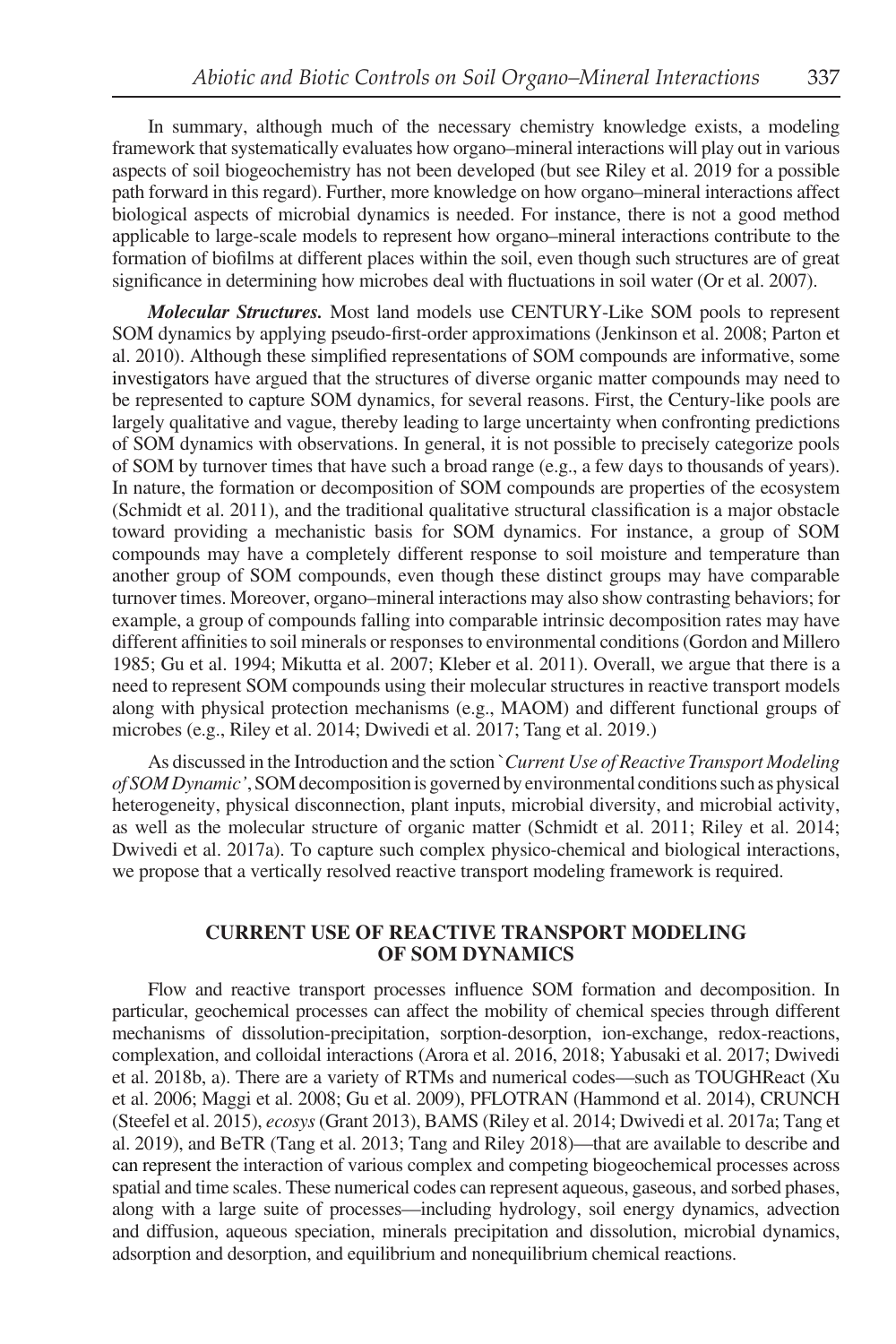Several studies have demonstrated the use of reactive transport models to address SOM decomposition and stabilization (Grant et al. 2003; Ahrens et al. 2015; Dwivedi et al. 2017a; Georgiou et al. 2018). These models explicitly represent physical protection mechanisms and different functional groups of microbes. BAMS also represented a reduced number of SOM molecular structures (Riley et al. 2014; Dwivedi et al. 2017; Tang et al. 2019). Here, we provide a brief description of how these processes are represented in reactive transport models.

Organo–mineral interactions are represented in a fashion similar to the isotherm-based approach in the single layer batch model. For instance, BAMS1 (Riley et al. 2014) adopted linear kinetics to model sorption and desorption processes, whereas in BAMS2 (Dwivedi et al. 2017a) the formulation was replaced with the Surface Complexation Model (SCM), allowing variable biogeochemical conditions within a thermodynamic framework. Both BAMS1 and BAMS2 were able to reproduce the almost exponentially decreasing profile of soil carbon content and increasing age of soil radiocarbon with depth. The COMISSION model (Ahrens et al. 2015) similarly considers interactions between microbes, minerals, and substrates, using Langmuir kinetics and reactive transport modeling, and was able to obtain analogous results. In contrast, *ecosys* uses Freundlich kinetics to model the sorption dynamics of soluble carbon to soil mineral surfaces and unhydrolyzed organic matter (Grant et al. 2003). Of all these models, *ecosys* is the only one that also considers a full range of terrestrial ecosystem properties; it has been shown in many studies across various ecosystems to be able to capture much of the observed temporal variability in net ecosystem carbon exchanges (e.g., Grant et al. 2003, 2006, 2017a,b). Overall, these modeling exercises suggest transport combined with soil–mineral-regulated SOM stabilization and microbial decomposition help explain observed soil carbon content and age profiles. Furthermore, the specific mathematical form used to represent organo–mineral interaction plays a minor role, given the limited data available to evaluate the models.

Riley et al. (2014) made the first attempt to explicitly represent molecular structures of SOM compounds and integrate processes into a reactive transport model. Because SOM compounds consist of several plant-synthesized, degraded compounds, and microbial biomass as well as necromass, it is difficult to include a full representation of each species. Therefore, they grouped SOM compounds based on different metrics such as O:C ratio, charges (positive or negative), and degree of polarity. Riley et al. (2014) include above- and belowground litter, as well as root exudates for carbon inputs. The litter was degraded into several simpler organic compound groups such as cellulose, hemicellulose, lignin, monosaccharides, phenols, amino acids, lipids, and nucleotides. Root exudates were considered to be simpler organics, and were included among monomers (i.e., monosaccharides, amino acids, organic acids, and lipids pools). Subsequently, Dwivedi et al. (2017) modified this reaction network by collapsing all the monomers into a single pool. Although observations of individual SOM compounds were not available for comparison with predictions, individual SOM compounds highlighted the processes predicted to control SOM stocks and cycling.

To a certain extent, these reactive transport models demonstrated the value of including different microbial functional groups. BAMS included fungi and aerobic bacteria functional groups by assigning affinities to decompose plant litter and SOM (Neely et al. 1991; Romaní et al. 2006; Thevenot et al. 2010; DeAngelis et al. 2013). Subsequently, dissolved organic carbon (DOC) and peptidoglycan (i.e., necromass or dead cell wall material (DCWM); Frostegard and Baath 1996) were produced upon death of these microbial groups. Even though substantially underrepresenting functional diversity in soils, these models indicated key processes and pulse responses, and the value of examining SOM dynamics with this type of approach. It is important to realize that the governing ecological functions in the ecosystem are based upon biodiversity, and it is very dataintensive to decipher linkages between ecosystem function and biodiversity (Goldfarb et al. 2011).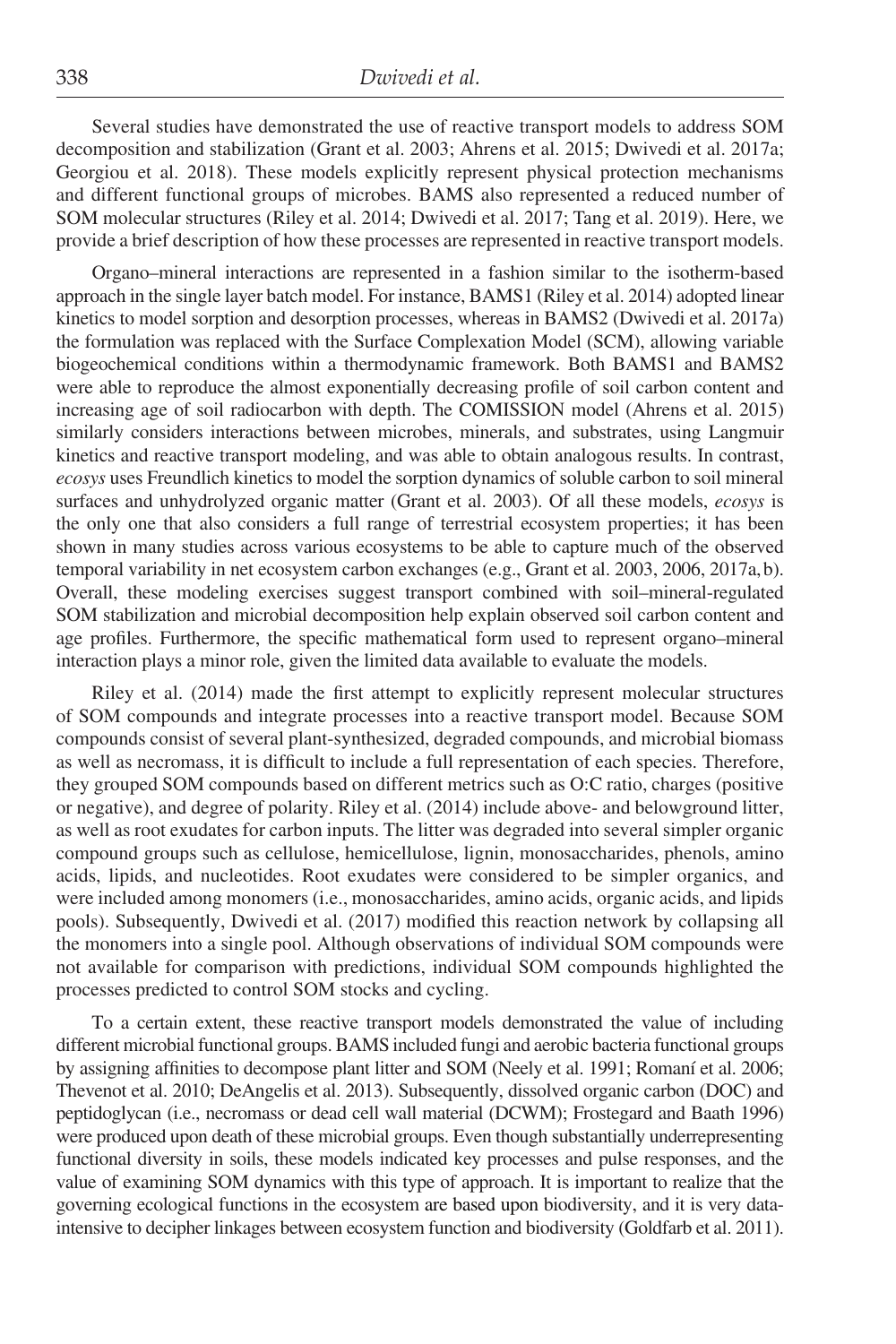There are some models that have gone beyond representing microbial diversity by considering soil fauna in the decomposition dynamics of SOM. For instance, Hunt et al. (1987) modeled the detrital food-web in a grassland by representing 15 groups of organisms, ranging from bacteria and fungi to predacious mites. The simulations show that trophic interactions are essential in maintaining the ecosystem wide nitrogen, echoing the message by Kaiser et al. (2014) that biodiversity is important for enabling nutrient-based regulation of the carbon cycle. Considering that SOM decomposition always involves a spectrum of bioreactions that include nitrification, denitrification, methanogenesis, and methanotrophy, it may be important to consider microbial diversity when all these different bioreaction pathways and different gas fluxes are to be modeled. For a carbon-only model, before more comprehensive data are available to benchmark model evaluations, it is hard to justify whether microbial community structure should be included in the model formulation.

Below, we describe the most important governing equations for simulating reactive flow and transport in the continuum subsurface environment.

#### **Variably saturated flow**

Multiphase flow (e.g., liquid and gas) or the Richards equation can be used to describe variably saturated flow. The Richards equation assumes only one active phase (e.g., liquid), while the gas phase is assumed to be passive.

*Richards equation.* The Richards equation (Richards 1931) has been widely used in the literature for describing partially saturated flow assuming a passive air phase present at atmospheric pressure (e.g., Neuman 1973; Panday et al. 1993; Dwivedi et al. 2016, 2017b). The saturation-based formulation of the Richards equation is given as:

$$
S_a S_s \frac{\partial h}{\partial t} + \phi \frac{\partial S_a}{\partial t} = \nabla [k_{ra} \mathbf{K} \nabla h] + Q_a \tag{1}
$$

where ∇ denotes the divergence operator; *h* [m] is the hydraulic head; *K* [m s−1] is the hydraulic conductivity tensor; *t* [s] is the time;  $\phi$  [m<sup>3</sup> void m<sup>-3</sup> medium] is a dimensionless quantity, which represents the porosity of the porous media;  $S_a$  [m<sup>3</sup> H<sub>2</sub>O m<sup>-3</sup> void] and dimensionless quantity  $k_{ra}$  [-] denote the saturation of the aqueous phase and the relative permeability, respectively;  $S_s$  [m<sup>-1</sup>] is the specific storage coefficient;  $Q_a$  [m<sup>3</sup> H<sub>2</sub>O m<sup>-3</sup> medium s<sup>-1</sup>] is the volumetric source or sink term.

The corresponding pressure-based formulation is given as:

$$
\frac{\partial [S_a \phi \rho_f]}{\partial t} = \nabla \left[ -\rho_f \frac{k_{ra} k_{sat}}{\mu} (\nabla P - \rho_f g e_z) \right] + \rho_f Q_a \tag{2}
$$

rf [kg m−3 water] represents the fluid density; ∇*P* [kg m−1 s−2, or Pa m−1] represents the gradient of the fluid pressure; *g* [m s−2] denotes the acceleration due to gravity; *ez* is a unit vector in the vertical direction;  $k_{sat}$   $[m^2]$  is the permeability tensor for fully saturated conditions.

*Multiphase Flow.* The occurrence of components like  $CO<sub>2</sub>$  or  $H<sub>2</sub>O$  in various phases (gas, liquid, solid) can be described using multiphase flow. Multiphase flow is described by solving the mass conservation equation of multiphase transport of each component  $j$  in phase  $\alpha$ :

$$
\frac{\partial \left[ \phi \sum_{\alpha} \rho_{\alpha} S_{\alpha} Y_{j\alpha} \right]}{\partial t} = \nabla \left[ -\sum \rho_{\alpha} Y_{j\alpha} \frac{k_{r\alpha} k_{s\alpha}}{\mu} \left( \nabla P - \rho_{\alpha} g e_z \right) \right] + \rho_{\alpha} Q_j \tag{3}
$$

where  $Y_{ja}$  is the mass fraction of component *j* in phase  $\alpha$ ;  $\mu$  [kg s<sup>-1</sup>m<sup>-1</sup>] is the dynamic viscosity; and all other variables (e.g., *kra*, etc.) are same as defined earlier.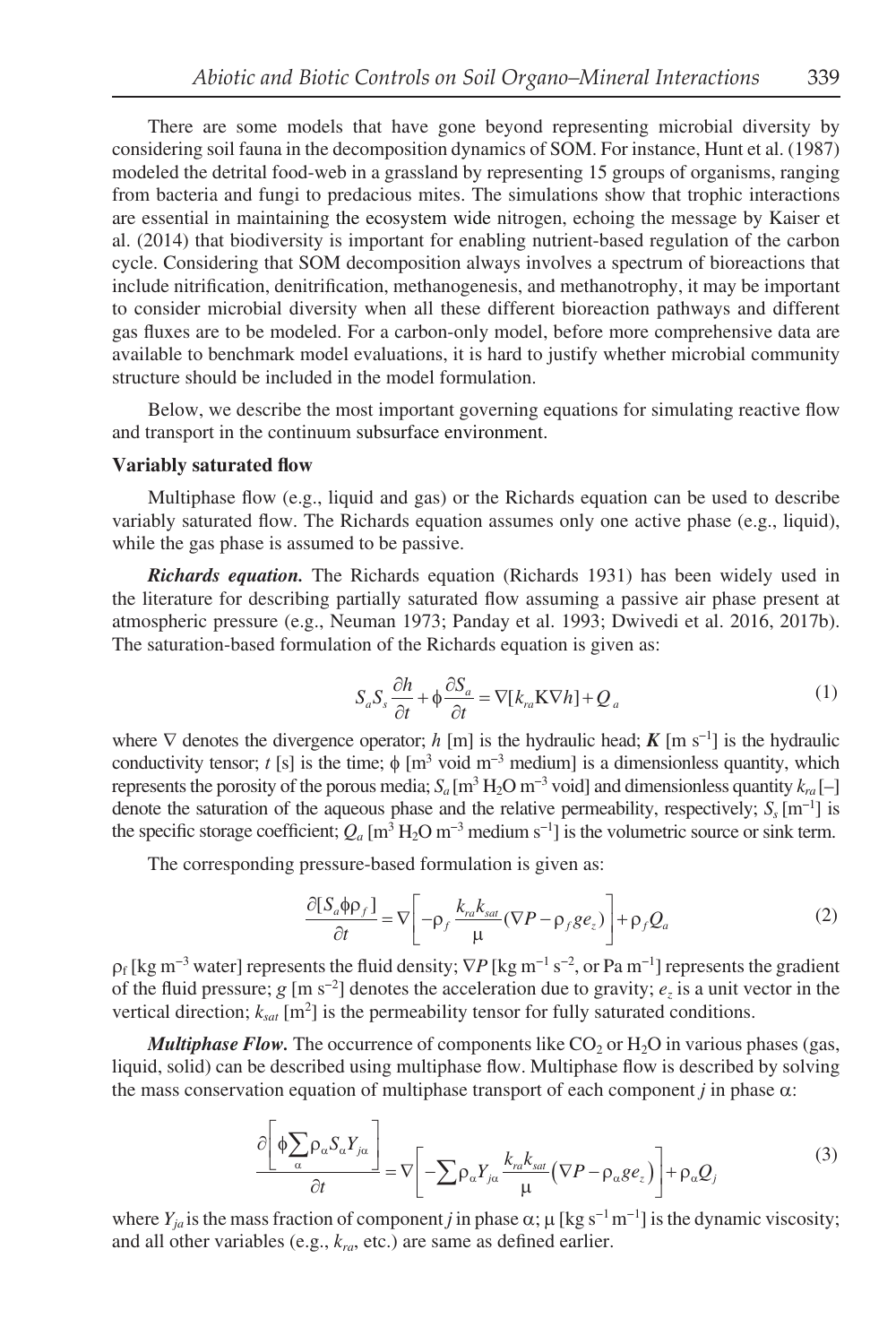There are several models in the literature that can be used to describe the relationship between the aqueous phase saturation and capillary pressure. However, Brooks-Corey and van Genuchten formulations are the most well-known. In addition, the Mualem and Burdine formulations are typically used to describe relative permeability functions (Brooks and Corey 1964; Mualem 1976; van Genuchten 1980). We encourage readers to explore user's manuals of numerical codes such as TOUGHReact, PFLOTRAN, or Crunch for more details on these models.

### **Reactive transport equations**

To simulate reactive transport, the transport and biogeochemical reactions are combined in the continuity equation as follows:

$$
\frac{\partial (\phi S_L C_i)}{\partial t} = \nabla (\phi S_L D_i^* \nabla C_i) - \nabla (qC_i) - \sum_{r=1}^{N_r} v_{ir} R_r - \sum_{m=1}^{N_m} v_{im} R_m - \sum_{g=1}^{N_g} v_{il} R_l \tag{4}
$$

The left-hand side of the Equation (4) denotes the accumulation term (mol  $m^{-3}$  medium s−1), which is the product of the porosity (φ) and liquid saturation (*SL*), and the concentration (*Ci*). On the right-hand side, the first and second term together describe advective-diffusive transport; the third, fourth, and fifth terms represent various reactions that are partitioned between aqueous-phase reactions  $(R_r)$ , mineral reactions  $(R_m)$ , and gas reactions  $(R_l)$ , respectively. Furthermore, a stoichiometric relationship is used to compute transformation from reactant to product species. In Equation  $(4)$   $D_i^*$  denotes the diffusion coefficient, which is specific to chemical species considered as indicated by the subscript  $i$ ;  $v_{ij}$  are the stoichiometric coefficients of reactant *j* in reaction *i*, whereas there are  $N_r$ ,  $N_m$ ,  $N_g$  reactants in aqueous, mineral, and gas phases, respectively.

These reactions can further be classified into equilibrium-based or kinetic. Equilibrium-based reactions typically require the assumption that there exists a local equilibrium between reactants and products. However, rate-based reactions (kinetic) are always the more general (Steefel and Lasaga 1994). SOM decomposition involves microbial reactions, which we describe below.

#### **Biological reaction rates**

The microbial decomposition rate of substrate  $C_i$  can be described using Michaelis-Menten (Michaelis and Menten 1913) kinetics:

$$
\frac{dC_i}{dt} = -\mu_i \frac{C_i}{K_i + C_i} \frac{O_2}{K_{O_2} + O_2} \frac{B}{Y}
$$
(5)

where  $\mu_i$  (s<sup>-1</sup>) is the maximum specific consumption rate of substrate *i* (s<sup>-1</sup>); O<sub>2</sub> (mol O<sub>2</sub> m<sup>-3</sup>) is the aqueous  $O_2$  concentration; and B (mg C-wet-biomass L<sup>-1</sup>) is the wet biomass carbon of microbial functional groups considered in the reaction network (e.g., bacteria and fungi). The effects of pH, saturation levels of soil, and temperature (*T*) can be important for decomposition rates (e.g., Schimel et al. 2011). Equation (5) can be modified to using functions  $f_1(\theta)$ ,  $f_2(pH)$ , and  $f_3(T)$  to describe these environmental effects on microbial activity (Maggi et al. 2008), as follows:

$$
\frac{dC_i}{dt} = -\mu_i \frac{C_i}{K_i + C_i} \frac{O_2}{K_{O_2} + O_2} \frac{B}{Y} f_1(\theta) f_2(pH) f_3(T)
$$
(6)

While the Monod-Michaelis-Menten kinetics, including the related multi-substrate progeny, have enjoyed a wide range of applications, Tang and Riley (2013) showed that the Monod kinetics fail to account for the substrate limitation in their approximation to the law of mass action, and misplace such limitation as a linear competition by juxtaposing many Monod terms (e.g., for Eqn. (5), the Monod representation of competition may lead to simple addition of more Monod terms without accounting for one microbe's influence on another microbe's *K* parameter (Tang 2015; Tang and Riley 2017). This shortcoming will result in poor model performances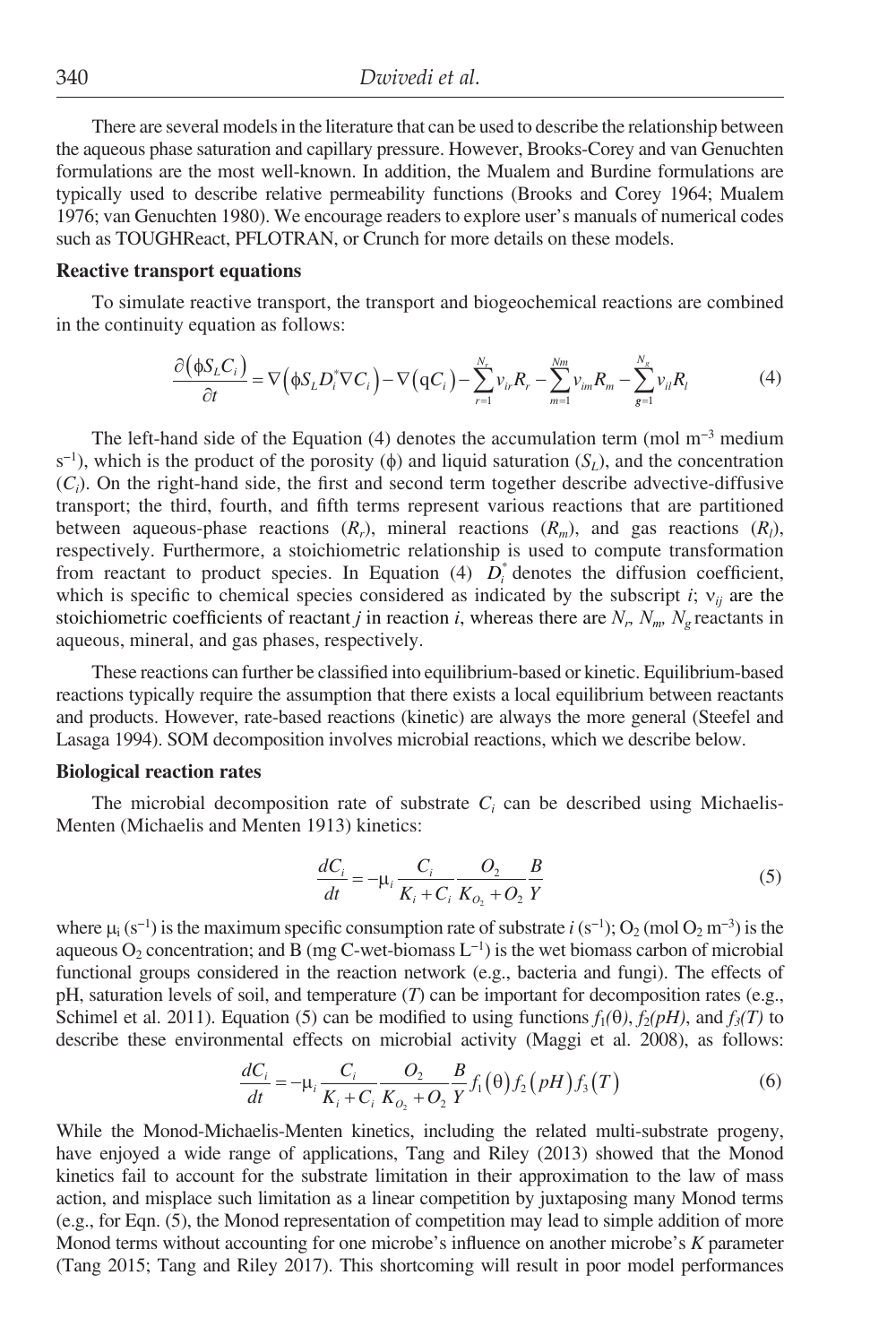under conditions of substrate limitation, a situation that is characteristic of soil. Further, the Monod kinetics will oversimplify the connections between substrates and consumers when describing a multi-substrate—multi-consumer network, resulting in the modeled fluxes being oversensitive to the kinetic parameters that would be formulated in the corresponding law of action model. The Equilibrium Chemistry Approximation kinetics (ECA) and its extended SUPECA (synthesizing unit plus ECA) kinetics are both able to adequately address these two shortcomings of the Monod kinetics, and also provide a very straightforward way to link the kinetic parameters with thermodynamics and biological traits (Tang and Riley 2013, 2017; Zhu et al. 2016a, b).

In most formulations of microbial growth in reactive transport models, substrate use efficiency is the only parameter to describe the partition of an assimilated substrate into either biomass or respired product. However, the catabolic and anabolic separation is more complex than this simple representation. When one takes into account building up metabolic reserves, cell maintenance and growth, and the enzyme and polymer exudation involved in microbial physiology, the emergent CUE can have strong nonlinear variations with respect to the environmental conditions, such as temperature or moisture (Tang and Riley 2014; Allison and Goulden 2017). CUE may be further modified by regulations of nutrient availability (Manzoni et al. 2018). All these conclusions suggest a more nuanced parameterization of substrate use is needed in future modeling of microbial-activity-regulated SOM dynamics.

## **Mineral reactions**

SOM dynamics are influenced by minerals present in the geochemical system. For example, pH affects SOM reactions, and the presence or absence of calcite minerals may therefore affect SOM dynamics. Similarly, iron minerals (e.g., ferrihydrite) can be important for SOM dynamics, as a significant fraction of the aqueous phase of SOM can undergo sorption and stay protected from microbial reactions (Dzombak and Morel 1996; Dwivedi et al. 2017a). Mineral precipitation and dissolution reactions can be described using Transition State Theory (or TST) type rate laws:

$$
R_m = (k_{neutral} + k_{H^*}[a_{H^*}] + \Sigma k_j \prod_i [a_{ij}]) (1 - Q_m / K_{eq,m})
$$
\n(7)

where rate constants for neutral, acid or additional  $(j_{th})$  reaction mechanisms are denoted by  $k_{neutral}$ ,  $k_{H^+}$  and  $k_i$ , respectively;  $a_{ij}$  indicates the activity of the  $i_{th}$  aqueous species in the  $j_{th}$ reaction; finally,  $Q_m$  denotes the ion activity product of the  $m_{th}$  mineral phase and  $K_{eq,m}$  denotes its corresponding equilibrium constant.

#### **Sorption reactions**

Sorption is a complex process, one that depends upon organic molecule characteristics, surface area, and site density of minerals, as well as aqueous chemistry (Dudal and Gérard 2004). There are several approaches that can be used to describe sorption processes and MAOM. However, kinetic and equilibrium adsorption isotherms (e.g., linear, Langmuir, Freundlich; Davis and Kent 1990) have been widely used in the literature to describe SOM dynamics (Grant et al. 2011; Mayes et al. 2012; Riley et al. 2014; Ahrens et al. 2015). Typically, sorption isotherms describe a functional relationship between adsorbate and adsorbent for a constanttemperature condition. Correspondingly, empirical sorption isotherms have been developed to describe both kinetic (i.e., sorption site is slow and assumed to achieve adsorption equilibrium described using forward and reverse rates) and equilibrium (i.e., sorption site is assumed to reach adsorption equilibrium fast) systems. Because these empirical formulations cannot account for the out-of-sample effects of chemical conditions for which they are derived, thermodynamic surface complexation models (SCM) were also used (Dwivedi et al., 2017). A simple linear sorption relationship can be imposed using forward (adsorption; *k* (s−1)) and reverse (desorption; *kr* (s−1)) rates. In the absence of any competing source or sink of a specific SOM species, an effective equilibrium linear sorption relationship will become as follows: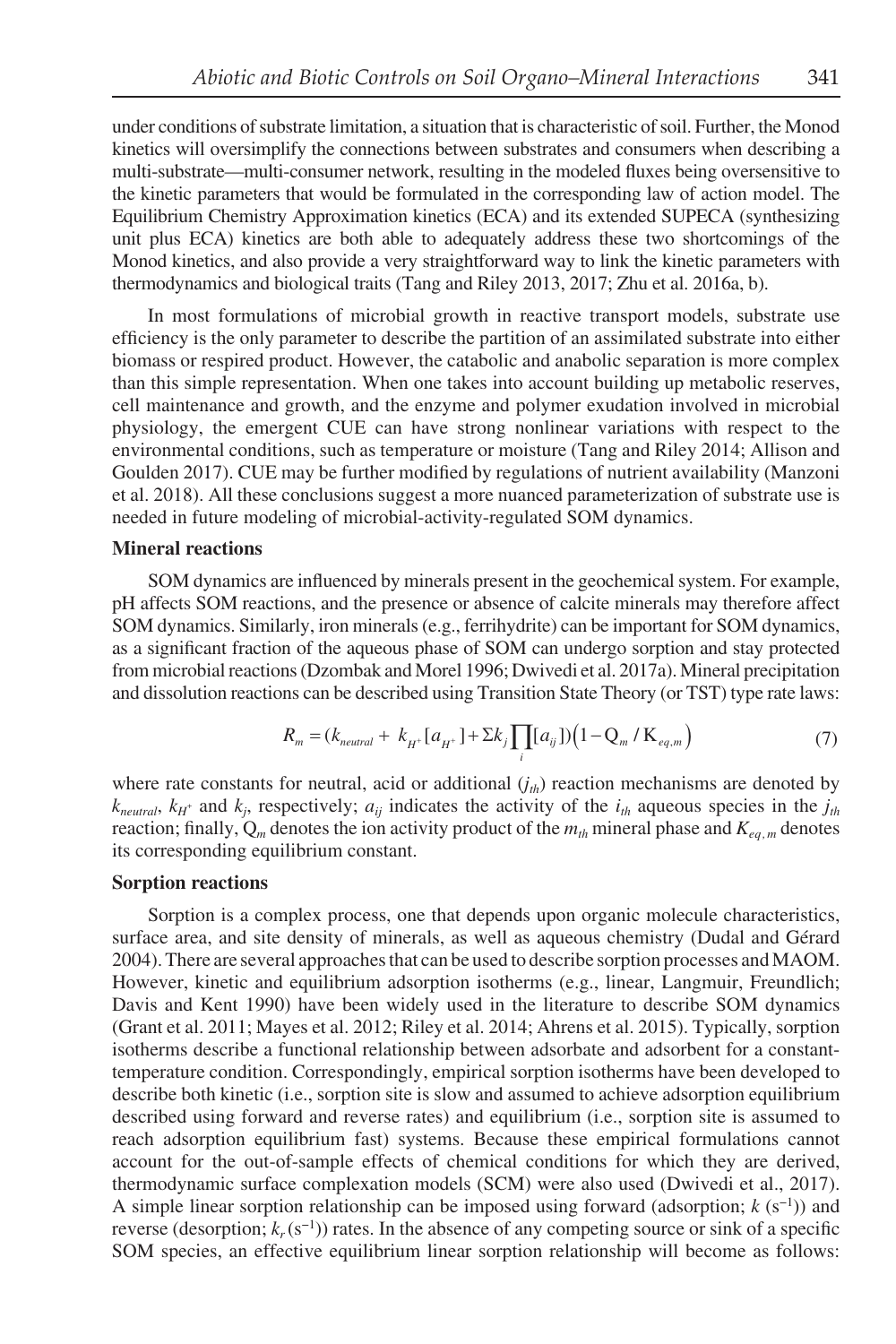$$
K_d = \frac{k_f}{k_r} \tag{8}
$$

Nonlinear kinetic models require estimates of these rate constants (forward and reverse) and an additional exponential parameter (Goldfarb et al. 2011). On the other hand, SCMs offer a mechanistic approach for representing sorption processes and are generally more robust and applicable over variable geochemical conditions (Dzombak 1990; Goldfarb et al. 2011). The SCM models describe the sorption of solutes on solid surfaces as a chemical reaction between aqueous species and surface sites (surface complexation) (Dzombak 1990).

$$
A + S \leftrightarrow A - S \tag{9}
$$

where *A* and *S* are the sorbate molecule and sorbent site (surface), respectively; and *A*−*S* is the sorbed complex. The sorption reactions are described by a mass action law equation assuming a local equilibrium:

$$
K_{Eq} = \frac{[A-S]}{[A][S]}
$$
 (10)

where  $K_{Eq}$  denotes the equilibrium sorption constant;  $[A - S]$  is the concentration of surface complexes (mol kg−1water); [*A*] denotes the concentration of sorbate molecule (mol kg−1water), and [*S*] denotes the sorbent site (mol kg<sup>-1</sup>water).

Although we are not aware of any study considering rate-limited and equilibrium-based models together to describe sorption processes, we argue that rate-limited and equilibrium-based sorption do co-occur in soils. We suggest future modeling approaches consider rate-limited and equilibriumbased sorption to determine the relative importance of these processes for SOM dynamics.

#### **SUMMARY**

Soils store vast amounts of terrestrial organic carbon, more than the atmosphere and terrestrial vegetation combined. This carbon is vulnerable to release to the atmosphere under a changing climate. Although the mechanisms leading to the decomposition of SOM are well documented, uncertainties persist regarding the stability of SOM. To address this critical gap, a robust predictive understanding and modeling of SOM dynamics is essential for examining short- and long-term changes in soil carbon storage and feedbacks with climate. In this chapter, we reviewed recent research that improves emergent understanding of the important factors contributing to SOM stability. While there currently exists a suite of models representing SOM dynamics that span a range of complexity, some recent mechanistic models are more consistent with this emergent understanding of SOM persistence. Yet even those recent models do not represent several processes that can be important for SOM dynamics. We conclude that the next-generation models need to represent the full spectrum of quantitatively important mechanisms for determining SOM persistence—including rate-limited and equilibrium-based sorption, the formation of soil aggregates, representative soil minerals, microbial community dynamics, and vegetation interactions—to accurately predict short- and long-term SOM dynamics. Because this recommendation is obviously challenging, we have assembled an open-source, reactive-transport based SOM model that can be used to robustly integrate many of these processes (called BeTR-S; https://github.com/BeTR-biogeochemistry-modeling/ sbetr) and invite the community to experiment with it (Riley et al. 2019).

Overall, it is important to understand SOM dynamics because SOM decomposition gives rise to potential greenhouse gases. Microbial dynamics, MAOM, and the molecular structure of SOM compounds have implications for understanding and modeling the short- and long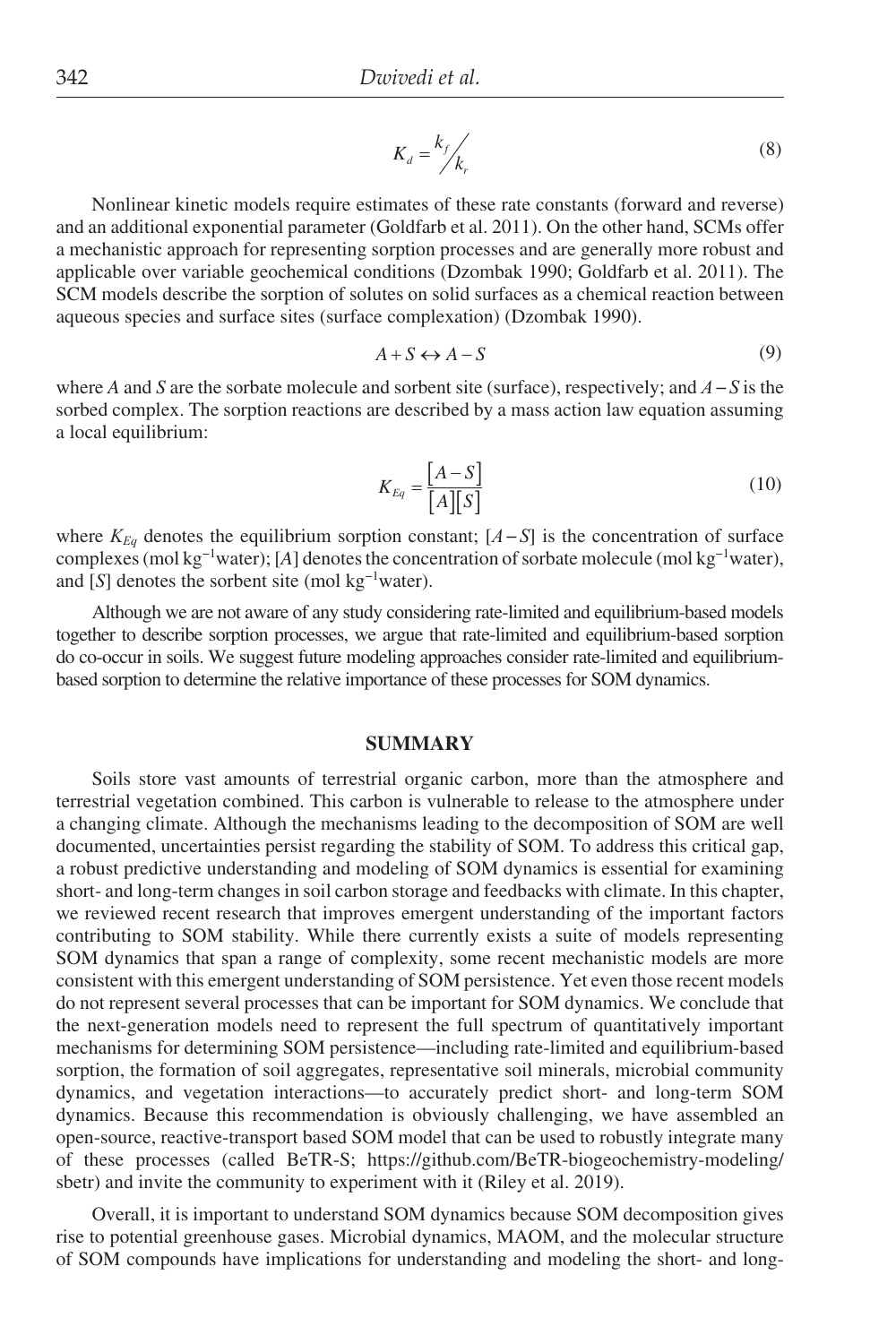term responses of soil carbon stocks under local and regional climatic perturbations. Finally, this chapter illustrates the need to evaluate SOM dynamics in a reactive transport modeling framework that includes ecosystem properties.

#### **ACKNOWLEDGMENT**

This material is based upon work supported by the U.S. Department of Energy, Office of Science, Office of Biological and Environmental Research (as part of the Watershed Function Scientific Focus Area), and Office of Science, Office of Advanced Scientific Computing (as part of the project "Deduce: Distributed Dynamic Data Analytics Infrastructure for Collaborative Environments") under Contract No. DE-AC02-05CH11231. Jinyun Tang acknowledges support from the Next Generation Ecosystem Experiment (NGEE-Arctic). The USDA NIFA Postdoctoral Fellowship program supported Katerina Georgiou. Nicholas Bouskill acknowledges support from a DOE Early Career Research Project (# FP00005182). William Riley acknowledges support from the Terrestrial Ecosystem Science Scientific Focus Area of Berkeley Lab. We thank Diana Swantek of Berkeley Lab for assistance with preparing Figure 1.

## **REFERENCES**

- Abramoff R, Xu X, Hartman M, O'Brien S, Feng W, Davidson E, Finzi A, Moorhead D, Schimel J, Torn M, Mayes MA (2018) The Millennial model: in search of measurable pools and transformations for modeling soil carbon in the new century. Biogeochemistry137:51–71
- Ahrens B, Braakhekke M, Guggenberger G, Schrumpf M, Reichstein M (2015) Contribution of sorption, DOC transport and microbial interactions to the 14C age of a soil organic carbon profile: Insights from a calibrated process model. Soil Biol Biochem 88:390–402
- Allison SD (2012) A trait-based approach for modelling microbial litter decomposition. Ecol Lett 15:1058–1070
- Allison SD, Goulden ML (2017) Consequences of drought tolerance traits for microbial decomposition in the DEMENT model. Soil Biol Biochem 7:104–113
- Allison SD, Wallenstein MD, Bradford MA (2010) Soil-carbon response to warming dependent on microbial physiology. Nat Geosci 3:336–340
- Arora B, Spycher NF, Steefel CI, Molins S, Bill M, Conrad ME, Dong W, Faybishenko B, Tokunaga TK, Wan J, Williams KH, Yabusaki SB (2016) Influence of hydrological, biogeochemical and temperature transients on subsurface carbon fluxes in a flood plain environment. Biogeochemistry 127:367–396
- Arora B, Davis JA, Spycher NF, Dong W, Wainwright HM (2018) Comparison of electrostatic and non-electrostatic models for U ( VI ) sorption on aquifer sediments. Ground Water 56:73–86
- Baisden WT (2002) Turnover and storage of C and N in five density fractions from California annual grassland surface soils. Global Biogeochem. Cycles 16:1117
- Bardgett RD, Van Der Putten WH (2014) Belowground biodiversity and ecosystem functioning. Nature 515:505–511
- Baron MH, Revault M, Servagent-Noinville S, Abadie J, Quiquampoix H (1999) *Chymotrypsin* adsorption on montmorillonite: Enzymatic activity and kinetic FTIR structural analysis. J Colloid Interface Sci 214:319–332
- Beardmore RE, Gudelj I, Lipson DA, Hurst LD (2011) Metabolic trade-offs and the maintenance of the fittest and the flattest. Nature 472:342–346
- Berg B, McClaugherty C (2014) Plant litter: Decomposition, Humus Formation, Carbon Sequestration. Springer-Verlag Berlin Heidelberg
- Brooks R, Corey A (1964) Hydraulic properties of porous media. Hydrol Pap Color State Univ 3:37 pp
- Castellano MJ, Mueller KE, Olk DC, Sawyer JE, Six J (2015) Integrating plant litter quality, soil organic matter stabilization and the carbon saturation concept. Glob Change Biol 21:3200–3209
- Charlton SR, Parkhurst DL (2011) Modules based on the geochemical model PHREEQC for use in scripting and programming languages. Comput Geosci 37:1653–1663
- Clemente JS, Gregorich EG, Simpson AJ, Kumar R, Courtier-Murias D, Simpson MJ (2012) Comparison of nuclear magnetic resonance methods for the analysis of organic matter composition from soil density and particle fractions. Environ Chem 9:97–107
- Conen F, Zimmermann M, Leifeld J, Seth B, Alewell C (2008) Relative stability of soil carbon revealed by shifts in δ15N and C:N ratio. Biogeosciences 5:123–128
- Cotrufo MF, Soong JL, Horton AJ, Campbell EE, Haddix ML, Wall DH, Parton WJ (2015) Formation of soil organic matter via biochemical and physical pathways of litter mass loss. Nat Geosci 8:776–780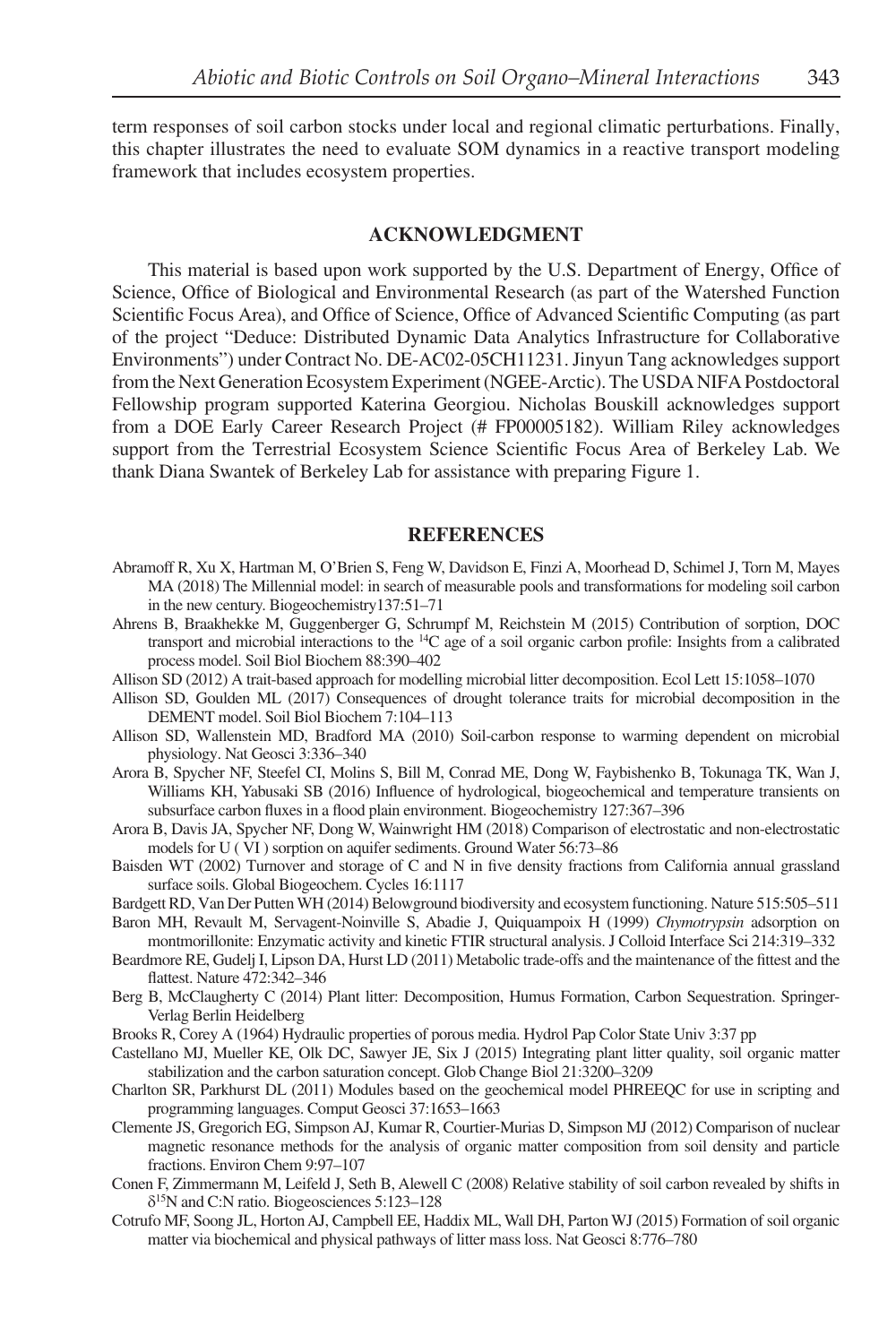- Cotrufo MF, Wallenstein MD, Boot CM, Denef K, Paul E (2013) The Microbial Efficiency-Matrix Stabilization (MEMS) framework integrates plant litter decomposition with soil organic matter stabilization: do labile plant inputs form stable soil organic matter? Glob Change Biol 19:988–995
- Crits-Christoph A, Diamond S, Butterfield CN, Thomas BC, Banfield JF (2018) Novel soil bacteria possess diverse genes for secondary metabolite biosynthesis. Nature 558:440–444
- Davidson EA, Agren G, Daniel O, Emeis K, Largeau C, Lee C, Mopper K, Oades JM, Reeburgh WS, Schimel DS, Zepp RG (1995) What are the physical, chemical and biological processes that control the formation and degradation of nonliving organic matter? *In:* The Role of Nonliving Organic Matter in the Earth's Carbon Cycle. John Wiley & Sons Ltd
- Davis JA, Kent DB (1990) Surface complexation mode+ling in aqueous geochemistry. Rev Mineral 23:176–260
- DeAngelis KM, Chivian D, Fortney JL, Arkin AP, Simmons B, Hazen TC, Silver WL (2013) Changes in microbial dynamics during long-term decomposition in tropical forests. Soil Biol Biochem 66:60–68
- Dudal Y, Gérard F (2004) Accounting for natural organic matter in aqueous chemical equilibrium models: A review of the theories and applications. Earth Sci Rev 66:199–216
- Dwivedi D, Mohanty BP, Lesikar BJ (2016) Impact of the linked surface water-soil water-groundwater system on transport of *E. coli* in the Subsurface. Water Air Soil Pollut 227:351
- Dwivedi D, Riley WJ, Torn MS, Spycher N, Maggi F, Tang JY (2017a) Mineral properties, microbes, transport, and plant-input profiles control vertical distribution and age of soil carbon stocks. Soil Biol Biochem 107:244– 259
- Dwivedi D, Steefel CI, Arora B, Bisht G (2017b) Impact of intra-meander hyporheic flow on nitrogen cycling. Procedia Earth Planet Sci 17:404–407
- Dwivedi D, Arora B, Steefel CI, Dafflon B, Versteeg R (2018a) Hot spots and hot moments of nitrogen in a riparian corridor. Water Resour Res 54:205–222
- Dwivedi D, Steefel CI, Arora B, Newcomer M, Moulton JD, Dafflon B, Faybishenko B, Fox P, Nico P, Spycher N, Carroll R, Williams KH (2018b) Geochemical exports to river from the intrameander hyporheic zone under transient hydrologic conditions: East River mountainous watershed, Colorado. Water Resour Res 4:205–222
- Dzombak DA (1990) Surface Complexation Modeling: Hydrous Ferric Oxide. John Wiley & Sons
- Dzombak DA, Morel FMM (1996) Surface Complexation Modeling: Hydrous Ferric Oxide. John Wiley & Sons
- Fontaine S, Barot S (2005) Size and functional diversity of microbe populations control plant persistence and longterm soil carbon accumulation. Ecol Lett 8:1075–1087
- Fontaine S, Mariotti A, Abbadie L (2003) The priming effect of organic matter: A question of microbial competition? Soil Biol Biochem 35:837–843
- Frostegard A, Baath E (1996) The use of phospholipid fatty acid analysis to estimate bacterial and fungal biomass in soil. Biol Fertil Soils 22:59–65
- Georgiou K, Abramoff RZ, Harte J, Riley WJ, Torn MS (2017) Microbial community-level regulation explains soil carbon responses to long-term litter manipulations. Nat Commun 8:1223
- Georgiou K, Harte J, Mesbah A, Riley WJ (2018) A method of alternating characteristics with application to advectiondominated environmental systems. Comput Geosci 2018 22:851–865
- Goldfarb KC, Karaoz U, Hanson CA, Santee CA, Bradford MA, Treseder KK, Wallenstein MD, Brodie EL (2011) Differential growth responses of soil bacterial taxa to carbon substrates of varying chemical recalcitrance. Front Microbiol 2:94
- Gordon AS, Millero FJ (1985) Adsorption mediated decrease in the biodegradation rate of organic compounds. Microbiol Ecol 11:289
- Grant RF (2013) Modelling changes in nitrogen cycling to sustain increases in forest productivity under elevated atmospheric CO<sub>2</sub> and contrasting site conditions. Biogeosciences 10:7703–7721
- Grant RF, Heaney DJ (2010) Inorganic phosphorus transformation and transport in soils: mathematical modeling in Ecosys. Soil Sci Soc Am J 61:752–764
- Grant RF, Juma NG, McGill WB (1993) Simulation of carbon and nitrogen transformations in soil: Mineralization. Soil Biol Biochem
- Grant RF, Oechel WC, Ping CL (2003) Modelling carbon balances of coastal arctic tundra under changing climate. Glob Change Biol 9:16–36
- Grant RF, Black TA, Gaumont-Guay D, Klujn N, Barr AG, Morgenstern K, Nesic Z (2006) Net ecosystem productivity of boreal aspen forests under drought and climate change: Mathematical modelling with Ecosys. Agric For Meteorol 140:152–170
- Grant RF, Humphreys ER, Lafleur PM, Dimitrov DD (2011) Ecological controls on net ecosystem productivity of a mesic arctic tundra under current and future climates. J Geophys Res Biogeosci 116:G01031
- Grant RF, Mekonnen ZA, Riley WJ, Arora B, Torn MS (2017a) Mathematical modelling of arctic polygonal tundra with ecosys: 2. microtopography determines  $How CO<sub>2</sub> and CH<sub>4</sub> exchange responds to changes in temperature$ and precipitation. J Geophys Res Biogeosci 122:3174–3187
- Grant RF, Mekonnen ZA, Riley WJ, Wainwright HM, Graham D, Torn MS (2017b) Mathematical modelling of arctic polygonal tundra with ecosys: 1. Microtopography determines how active layer depths respond to changes in temperature and precipitation. J Geophys Res Biogeosci 122:3161– 3173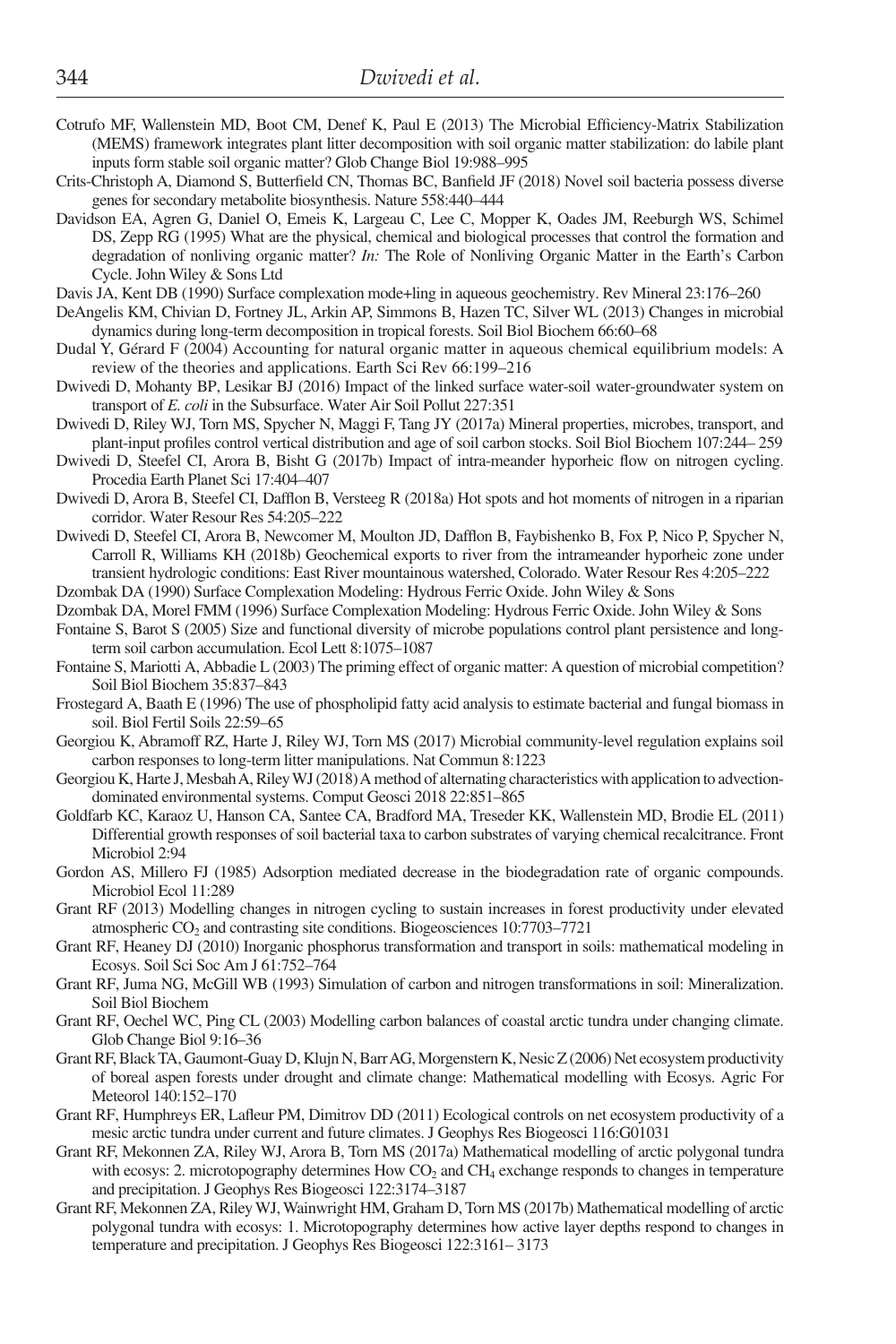- Gu BH, Schmitt J, Chen ZH, Liang LY, McCarthy JF (1994) Adsorption and desorption of natural organic matter on iron oxide: mechanisms and models. Environ Sci Technol 8:38–46
- Gu CH, Maggi F, Riley WJ, Hornberger GM, Xu T, Oldenburg CM, Spycher N, Miller NL, Venterea RT, Steefel C (2009) Aqueous and gaseous nitrogen losses induced by fertilizer application, J Geophys Res-Biogeo 114:G01006
- Gunina A, Kuzyakov Y (2015) Sugars in soil and sweets for microorganisms: Review of origin, content, composition and fate. Soil Biol Biochem 90:87–100
- Hammond GE, Lichtner PC, Mills RT (2014) Evaluating the performance of parallel subsurface simulators: An illustrative example with PFLOTRAN. Water Resour Res 50:208–228
- Hedges JI, Eglinton G, Hatcher PG, Kirchman DL, Arnosti C, Derenne S, Evershed RP, Kögel-Knabner I, De Leeuw JW, Littke R, Michaelis W, Rullkötter J (2000) The molecularly-uncharacterized component of nonliving organic matter in natural environments. Org Geochem 31:945–958
- Hicks Pries CE, Sulman BN, West C, O'Neill C, Poppleton E, Porras RC, Castanha C, Zhu B, Wiedemeier DB, Torn MS (2018) Root litter decomposition slows with soil depth. Soil Biol Biochem 25:103–114
- Hocking PJ (2004) Organic acids exuded from roots in phosphorus uptake and aluminum tolerance of plants in acid soils. Adv Agron 74:63–97
- Hunt AG, Manzoni S (2016) Networks on Networks The Physics of Geobiology and Geochemistry. Morgan & Claypool Publishers
- Hunt HW, Coleman DC, Ingham ER, Ingham RE, Elliott ET, Moore JC, Rose SL, Reid CPP, Morley CR (1987) The detrital food web in a shortgrass prairie. Biol Fertil Soils 3:57
- Jagadamma S, Mayes MA, Phillips JR (2012) Selective sorption of dissolved organic carbon compounds by temperate soils. PLoS One 7:e50434
- Jagadamma S, Mayes MA, Zinn YL, Gísladóttir G, Russell AE (2014) Sorption of organic carbon compounds to the fine fraction of surface and subsurface soils. Geoderma 213:79–86
- Jenkinson DS, Coleman K (2008) The turnover of organic carbon in subsoils. Part 2. Modelling carbon turnover, The turnover of organic carbon in subsoils. Part 2. Modelling carbon turnover. Eur J Soil Sci 59:400–413
- Jenkinson DS, Poulton PR, Bryant C (2008) The turnover of organic carbon in subsoils. Part 1. Natural and bomb radiocarbon in soil profiles from the Rothamsted long-term field experiments. Eur J Soil Sci 59:391–399
- Jilling A, Keiluweit M, Contosta AR, Frey S, Schimel J, Schnecker J, Smith RG, Tiemann L, Grandy AS (2018) Minerals in the rhizosphere: overlooked mediators of soil nitrogen availability to plants and microbes. Biogeochemistry 139:103
- Jobbágy EG, Jackson RB (2000) The vertical distribution of soil organic carbon and its relation to climate and vegetation. Ecol Appl 10:423– 436
- Joergensen RG, Wichern F (2018) Alive and kicking: Why dormant soil microorganisms matter. Soil Biol Biochem 116:419–430
- Kaiser C, Franklin O, Dieckmann U, Richter A (2014) Microbial community dynamics alleviate stoichiometric constraints during litter decay. Ecol Lett 17:680–690
- Keiluweit M, Bougoure JJ, Nico PS, Pett-Ridge J, Weber PK, Kleber M (2015) Mineral protection of soil carbon counteracted by root exudates. Nat Clim Change 5:588–595
- Kleber M, Nico PS, Plante A, Filley T, Kramer M, Swanston C, Sollins P (2011) Old and stable soil organic matter is not necessarily chemically recalcitrant: Implications for modeling concepts and temperature sensitivity. Glob Change Biol 17:1097–1107
- Kleber M, Eusterhues K, Keiluweit M, Mikutta C, Mikutta R, Nico PS (2015) Mineral–organic associations: formation, properties, and relevance in soil environments. Adv Agron 130:1–140
- Knicker H (2011) Soil organic N—An under-rated player for C sequestration in soils? Soil Biol Biochem 3:1118–1129
- Kögel-Knabner I (2017) The macromolecular organic composition of plant and microbial residues as inputs to soil organic matter: Fourteen years on. Soil Biol Biochem 105:A3–A8
- Kuzyakov Y, Friedel JK, Stahr K (2000) Review of mechanisms and quantification of priming effects. Soil Biol Biochem 32:1485–1498
- Lawrence CR, Neff JC, Schimel JP (2009) Does adding microbial mechanisms of decomposition improve soil organic matter models? A comparison of four models using data from a pulsed rewetting experiment. Soil Biol Biochem 41:1923–1934
- Lehmann J, Kleber M (2015) The contentious nature of soil organic matter. Nature 528:60
- Lehmann J, Kinyangi J, Solomon D (2007) Organic matter stabilization in soil microaggregates: Implications from spatial heterogeneity of organic carbon contents and carbon forms. Biogeochemistry 85:45–57
- Lehmann J, Solomon D, Kinyangi J, Dathe L, Wirick S, Jacobsen C (2008) Spatial complexity of soil organic matter forms at nanometre scales. Nat Geosci 1:238–242
- Levin SA (1999) Fragile Dominion: Complexity and the Commons. Basic Books. Perseus Books
- Li C, Cui J, Sun G, Trettin C (2004) Modeling impacts of management on carbon sequestration and trace gas emissions in forested wetland ecosystems. Environ Manage 33(Suppl 1):S176–S186
- Liang C, Schimel JP, Jastrow JD (2017) The importance of anabolism in microbial control over soil carbon storage. Nat. Microbiol 2:17105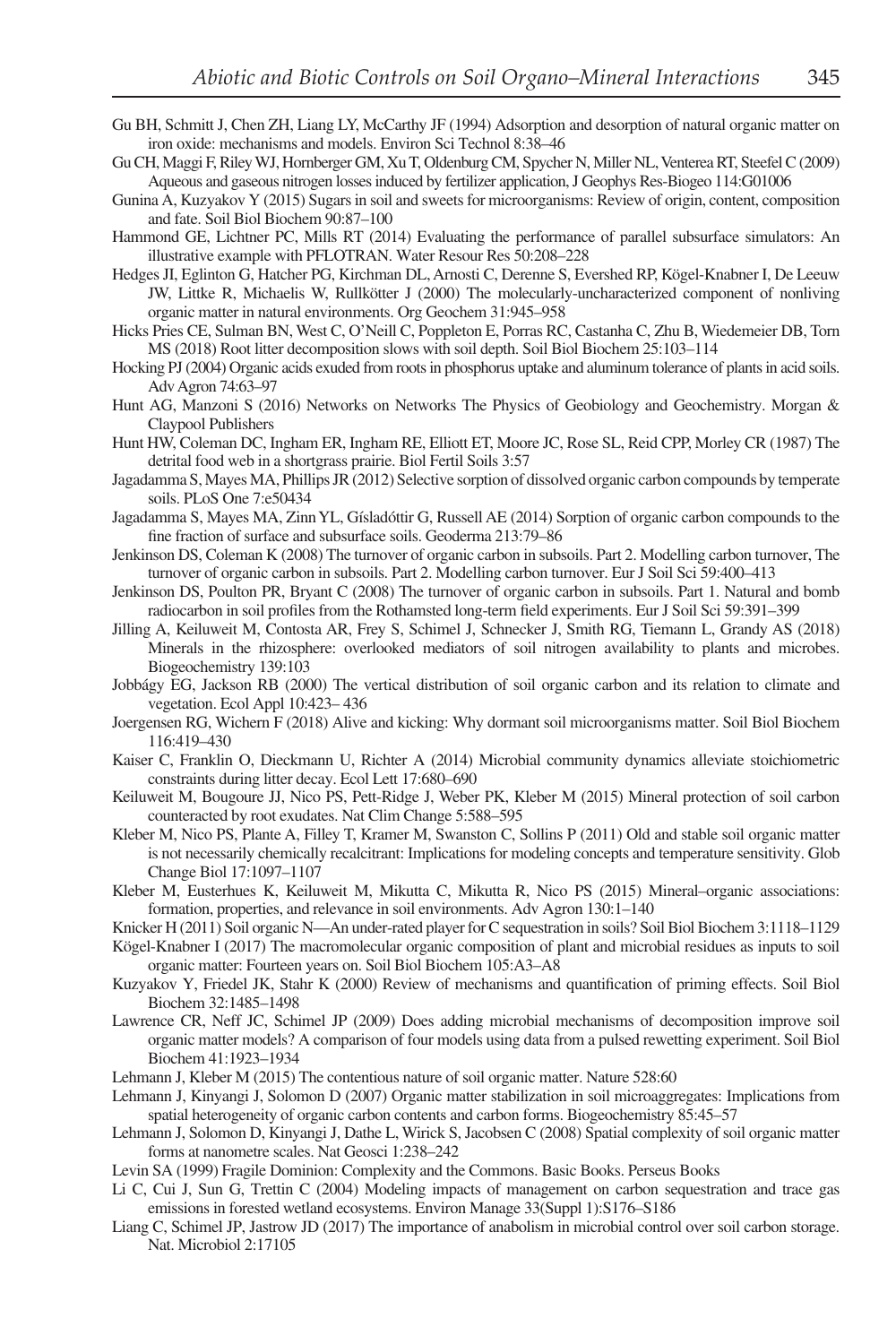- Luo Z, Wang E, Zheng H, Baldock JA, Sun OJ, Shao Q (2015) Convergent modelling of past soil organic carbon stocks but divergent projections. Biogeosciences 12:4373–4383
- Luo Z, Wang E, Sun OJ (2017) Uncertain future soil carbon dynamics under global change predicted by models constrained by total carbon measurements. Ecol Appl 27:1001–1009
- MacArthur RH, Wilson EO (1967) The Theory of Island Biogeography. Princeton Univ. Press, Princeton, NJ
- Maggi F, Gu C, Riley WJ, Hornberger GM, Venterea RT, Xu T, Spycher N, Steefel C, Miller NL, Oldenburg CM (2008) A mechanistic treatment of the dominant soil nitrogen cycling processes: Model development, testing, and application. J Geophys Res 113:G02016
- Maharjan R, Nilsson S, Sung J, Haynes K, Beardmore RE, Hurst LD, Ferenci T, Gudelj I (2013) The form of a tradeoff determines the response to competition. Ecol Lett 16:1267–1276
- Mairhofer S, Zappala S, Tracy SR, Sturrock C, Bennett M, Mooney SJ, Pridmore T (2012) RooTrak: automated recovery of three-dimensional plant root architecture in soil from X-ray microcomputed tomography images using visual tracking. Plant Physiol 158:561–569
- Manzoni S, Capek P, Porada P, Thurner M, Winterdahl M, Beer C, Bruchert V, Frouz J, Herrmann AM, Lindahl BD, Lyon SW (2018) Reviews and syntheses: Carbon use efficiency from organisms to ecosystems—Definitions, theories, and empirical evidence. Biogeosciences 15:5929–5949
- Mathieu JA, Hatté C, Balesdent J, Parent É (2015) Deep soil carbon dynamics are driven more by soil type than by climate: A worldwide meta-analysis of radiocarbon profiles. Glob Change Biol 1:4278–4292
- Mayes MA, Heal KR, Brandt CC, Phillips JR, Jardine PM (2012) Relation between soil order and sorption of dissolved organic carbon in temperate subsoils. Soil Sci Soc Am J 76:1027
- Michaelis L, Menten ML (1913) Die Kinetik der Invertinwirkung. Biochem Z 49:333−369
- Mikutta R, Mikutta C, Kalbitz K, Scheel T, Kaiser K, Jahn R (2007) Biodegradation of forest floor organic matter bound to minerals via different binding mechanisms. Geochim Cosmochim Acta 71:2569–2590
- Miltner A, Bombach P, Schmidt-Brücken B, Kästner M (2012) SOM genesis: Microbial biomass as a significant source. Biogeochemistry 111:41
- Mualem Y (1976) A new model for predicting the hydraulic conductivity of unsaturated porous media. Water Resour Res 12:513–522
- Neely CL, Beare MH, Hargrove WL, Coleman DC (1991) Relationships between fungal and bacterial substrateinduced respiration, biomass and plant residue decomposition. Soil Biol. Biochem. 23:947–954
- Neuman SP (1973) Saturated-unsaturated seepage. J Hydraul Div Am Soc Civ Eng 99(HY12):2233–2250
- Newcomb CJ, Qafoku NP, Grate JW, Bailey VL, De Yoreo JJ (2017) Developing a molecular picture of soil organic matter-mineral interactions by quantifying organo–mineral binding. Nat Commun 8:396
- Norde W, Giacomelli CE (2000) BSA structural changes during homomolecular exchange between the adsorbed and the dissolved states. J Biotechnol 79:259–268
- Omoike A, Chorover J (2004) Spectroscopic study of extracellular polymeric substances from *Bacillus subtilis:*  Aqueous chemistry and adsorption effects. Biomacromolecules 5:1219–1230
- Or D, Smets BF, Wraith JM, Dechesne A, Friedman SP (2007) Physical constraints affecting bacterial habitats and activity in unsaturated porous media—a review. Adv Water Resour 30:1505–1527
- Panday S, Huyakorn PS, Therrien R, Nichols RL (1993) Improved three-dimensional finite-element techniques for field simulation of variably saturated flow and transport. J Contam Hydrol 12:3–33
- Parton WJ, Schimel DS, Cole CV, Ojima DS (1987) Analysis of factors controlling soil organic matter levels in great plains grasslands 1. Soil Sci Soc Am J 51:1173
- Parton WJ, Hartman M, Ojima D, Schimel D (1998) DAYCENT and its land surface submodel: Description and testing. Glob Planet Change 19:35–48
- Parton WJ, Hanson PJ, Swanston C, Torn M, Trumbore SE, Riley W, Kelly R (2010) ForCent model development and testing using the enriched background isotope study experiment. J Geophys Res Biogeosci 115:G04001
- Quiquampoix H, Ratcliffe RG (1992) A <sup>31</sup>P NMR study of the adsorption of bovine serum albumin on montmorillonite using phosphate and the paramagnetic cation Mn<sup>2+</sup>: modification of conformation with pH. J Colloid Interface Sci 148:343–352
- Razinkov IA, Baumgartner BL, Bennett MR, Tsimring LS, Hasty J (2013) Measuring competitive fitness in dynamic environments. J Phys Chem B 117:13175–13181
- Richards LA (1931) Capillary conduction of liquids through porous mediums. J Appl Phys 1:318–333
- Riley WJ, Subin ZM, Lawrence DM, Swenson SC, Torn MS, Meng L, Mahowald NM, Hess P (2011) Barriers to predicting changes in global terrestrial methane fluxes : analyses using CLM4Me , a methane biogeochemistry model integrated in CESM. Biogeosciences 8:1925–1953
- Riley WJ, Maggi F, Kleber M, Torn MS, Tang JY, Dwivedi D, Guerry N (2014) Long residence times of rapidly decomposable soil organic matter: application of a multi-phase, multi-component, and vertically resolved model (BAMS1) to soil carbon dynamics. Geosci Model Dev 7:1335–1355
- Riley WJ, Sierra C, Tang JY, Bouskill NJ, Zhu Q, Abramoff R (2019) Next generation soil biogeochemistry model representations: A proposed community open source model farm (BeTR-S). *In:* Multi-scale Biogeochemical Processes in Soil Ecosystems: Critical Reactions and Resilience to Climate Changes,Y. Yang, M. Keiluweit, N. Senesi, B. Xing (eds) In Press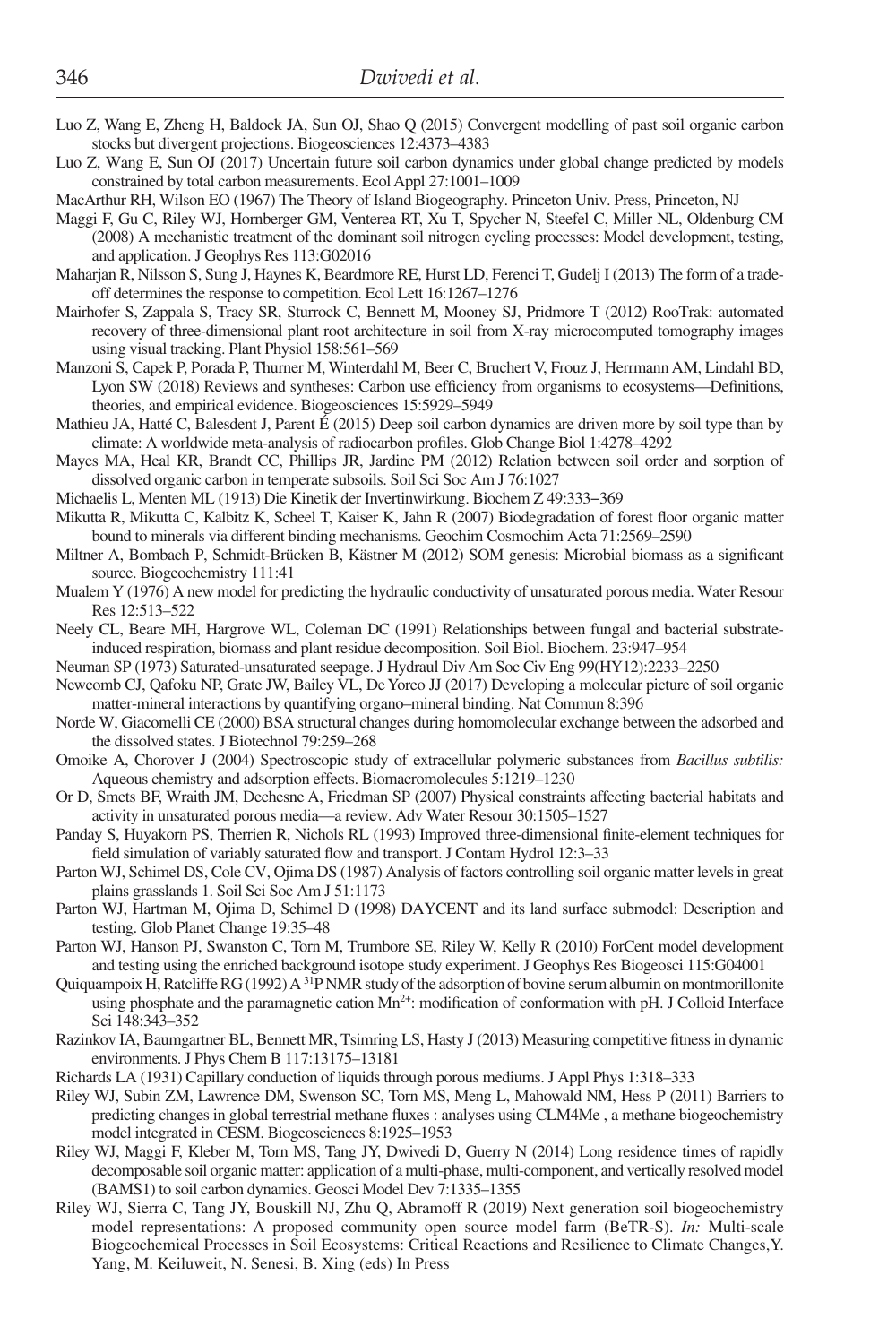- Romaní AM, Fischer H, Mille-Lindblom C, Tranvik LJ (2006) Interactions of bacteria and fungi on decomposing litter: Differential extracellular enzyme activities. Ecology 87:2559–2569
- Schimel JP, Schaeffer SM (2012) Microbial control over carbon cycling in soil. Front Microbiol 3:348
- Schimel JP, Wetterstedt JÅM, Holden PA, Trumbore SE (2011) Drying/rewetting cycles mobilize old C from deep soils from a California annual grassland. Soil Biol Biochem 43:1101–1103
- Schmidt MWI, Torn MS, Abiven S, Dittmar T, Guggenberger G, Janssens IA, Kleber M, Kögel-Knabner I, Lehmann J, Manning DAC, Nannipieri P, Rasse DP, Weiner S, Trumbore SE (2011) Persistence of soil organic matter as an ecosystem property. Nature 478:49–56
- Servagent-Noinville S, Revault M, Quiquampoix H, Baron MH (2000) Conformational changes of bovine serum albumin induced by adsorption on different clay surfaces: FTIR analysis. J Colloid Interface Sci 221:273–283
- Simpson AJ, Kingery WL, Shaw DR, Spraul M, Humpfer E, Dvortsak P (2001) The application of 1H HR-MAS NMR spectroscopy for the study of structures and associations of organic components at the solid—Aqueous interface of a whole soil. Environ Sci Technol 35:3321–3332
- Smith OL (1979) An analytical model of the decomposition. J Biomech 9:397–405
- Steefel CI, Lasaga AC (1994) A coupled model for transport of multiple chemical species and kinetic precipitation/ dissolution reactions with application to reactive flow in single phase hydrothermal systems. Am J Sci 294:529–592
- Steefel CI, Appelo CAJJ, Arora B, Jacques D, Kalbacher T, Kolditz O, Lagneau V, Lichtner PC, Mayer KU, Meeussen JCLL, Molins S, Moulton D, Shao H, Šimůnek J, Spycher N, Yabusaki SB, Yeh GT (2015) Reactive transport codes for subsurface environmental simulation. Comput Geosci 19:445–478
- Strickland MS, Rousk J (2010) Considering fungal: Bacterial dominance in soils—Methods, controls, and ecosystem implications. Soil Biol Biochem 42:1385–1395
- Sulman BN, Phillips RP, Oishi AC, Shevliakova E, Pacala SW (2014) Microbe-driven turnover offsets mineralmediated storage of soil carbon under elevated CO<sub>2</sub>. Nat Clim Change 4:1099–1102
- Sulman BN, Moore JAM, Abramoff R, Averill C, Kivlin S, Georgiou K, Sridhar B, Hartman MD, Wang G, Wieder WR, Bradford MA, Luo Y, Mayes MA, Morrison E, Riley WJ, Salazar A, Schimel JP, Tang J, Classen AT (2018) Multiple models and experiments underscore large uncertainty in soil carbon dynamics. Biogeochemistry 141:109
- Swenson TL, Bowen BP, Nico PS, Northen TR (2015) Competitive sorption of microbial metabolites on an iron oxide mineral. Soil Biol Biochem 90:34–41
- Taina IA, Heck RJ, Elliot TR (2011) Application of X-ray computed tomography to soil science: A literature review. Can J Soil Sci 88:1–19
- Tang JY (2015) On the relationships between the Michaelis-Menten kinetics, reverse Michaelis-Menten kinetics, equilibrium chemistry approximation kinetics, and quadratic kinetics. Geosci Model Dev 8:3823–3835
- Tang JY, Riley WJ (2013) A total quasi-steady-state formulation of substrate uptake kinetics in complex networks and an example application to microbial litter decomposition. Biogeosciences 10:8329–8351
- Tang J, Riley WJ (2014) Weaker carbon–climate feedbacks resulting from microbial and abiotic interactions. Nature Clim Change:2438
- Tang JY, Riley WJ (2017) SUPECA kinetics for scaling redox reactions in networks of mixed substrates and consumers and an example application to aerobic soil respiration. Geosci Model Dev 10:3277–3295
- Tang JY, Riley WJ, Koven CD, Subin ZM (2013) CLM4-BeTR, a generic biogeochemical transport and reaction module for CLM4: model development, evaluation, and application. Geosci Model Dev 6:127–140
- Tang G, Zheng J, Xu X, Yang Z, Graham DE, Gu B, Painter SL, Thornton PE (2016) Biogeochemical modeling of  $CO<sub>2</sub>$  and  $CH<sub>4</sub>$  production in anoxic Arctic soil microcosms. Biogeosciences 13:5021–5041
- Tang J, Riley WJ (2018) Predicted land carbon dynamics are strongly dependent on the numerical coupling of nitrogen mobilizing and immobilizing processes : A Demonstration with the E3SM Land Model. Earth Interact 22:1–8
- Tang FHM, Riley WJ, Maggi F (2019), Hourly and daily rainfall intensification causes opposing effects on C and N emissions, storage, and leaching in dry and wet grasslands. Biogeochemistry. In Press.
- Tfaily MM, Chu RK, Tolić N, Roscioli KM, Anderton CR, Paša-Tolić L, Robinson EW, Hess NJ (2015) Advanced solvent based methods for molecular characterization of soil organic matter by high-resolution mass spectrometry. Anal Chem 87:5206–5215
- Thevenot M, Dignac MF, Rumpel C (2010) Fate of lignins in soils: A review. Soil Biol Biochem 42:1200–1211
- Tipping E (1994) WHAMC-A chemical equilibrium model and computer code for waters, sediments, and soils incorporating a discrete site/electrostatic model of ion-binding by humic substances. Comput Geosci 20:973–1023
- Trumbore SE, Davidson EA, Barbosa De Camargo P, Nepstad DC, Martinelli LA (1995) Belowground cycling of carbon in forests and pastures of eastern Amazonia. Global Biogeochem Cycles 9:515–528
- van Genuchten MT (1980) A closed-form equation for predicting the hydraulic conductivity of unsaturated soils 1. Soil Sci Soc Am J 44:892
- Vargas R, Detto M, Baldocchi DD, Allen MF (2010) Multiscale analysis of temporal variability of soil CO<sub>2</sub> production as influenced by weather and vegetation. Glob Change Biol 16:1589–1605
- Viollea C, Reich PB, Pacala SW, Enquist BJ, Kattge J (2014) The emergence and promise of functional biogeography. PNAS 111:13690–13696